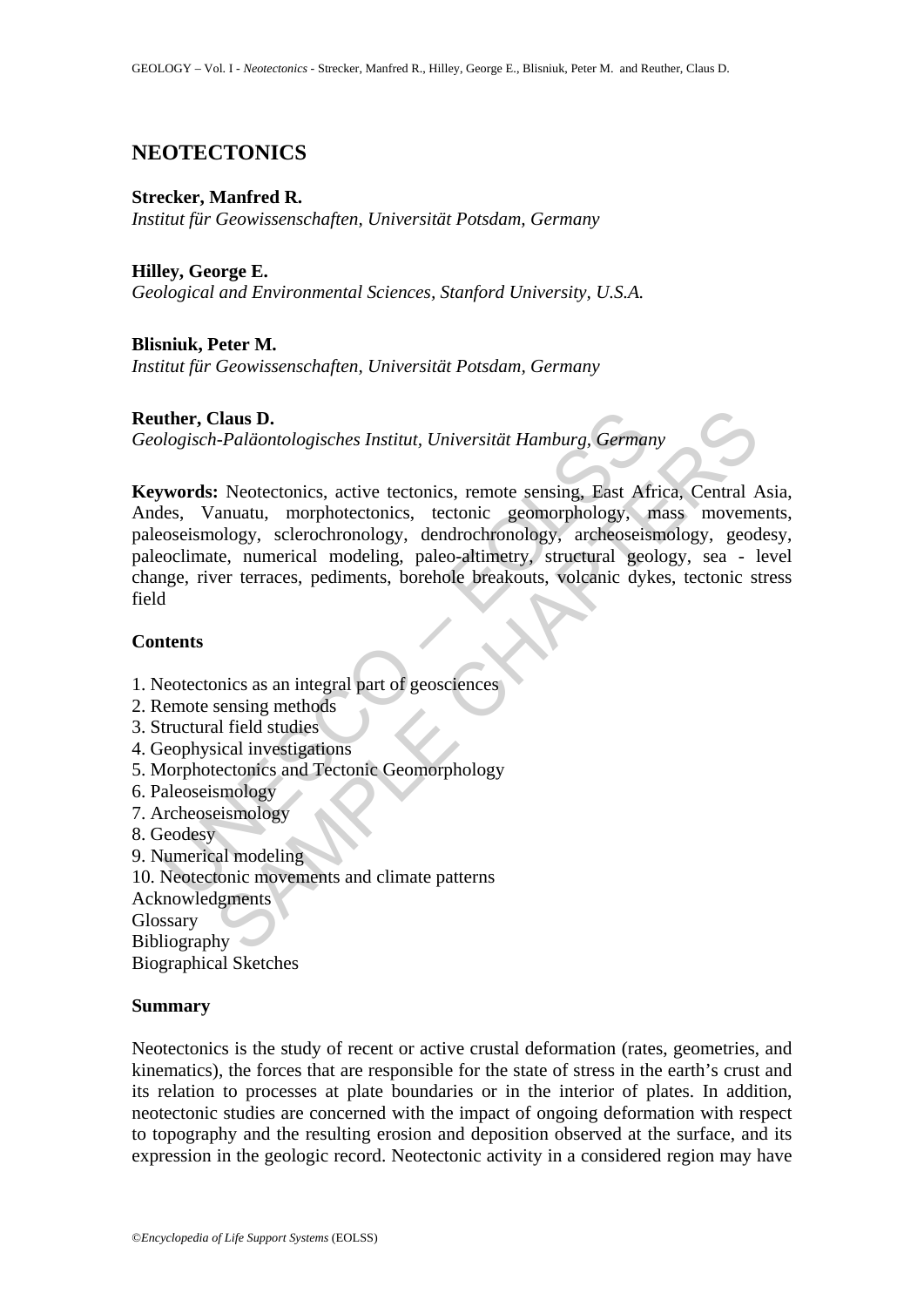started a very long time ago, but corresponding deformation has continued into the present. Neotectonic deformation in different regions may thus have started diachronously, and a phase of neotectonic deformation is defined by the onset of changing tectonic boundary conditions and its relevance to present processes.

### **1. Neotectonics as An Integral Part of Geosciences**

normation spanning the last 35 Ma. Other author and characterized neormation is paramity remation in post-Miocene time, the last major plate-tectonic in promation in post-Miocene time, the last major plate-tectonic in citr comes into the scientine tiretature, and characterized needcronics as criterial in post-Miocene time, the last major plate-lectonic reorganization in post-Miocene time, the last major plate-lectonic reorganization province Neotectonics characterizes recent or active crustal deformation (rates, geometries, and kinematics), its relation to processes at plate boundaries and in the interior of plates (as well as its impact on topography and the resulting erosion and deposition observed at the surface), and its expression in the geologic record. "Recent" deformation has been variously interpreted, depending on the problems of interest. Obruchev introduced the term neotectonics into the scientific literature, and characterized neotectonics as crustal deformation spanning the last 35 Ma. Other authors associate "neotectonics" with deformation in post-Miocene time, the last major plate-tectonic reorganization in a structural province, the ultimate 3 Ma , or the Quaternary Period. Stewart and Hancock defined neotectonics as "the branch of tectonics concerned with understanding earth movements that both occurred in the past and are continuing at the present day". According to Wallace, active tectonics involves the study of those tectonic movements that "are expected to occur within a future time span of concern to society". This definition of young tectonic features has far reaching societal implications concerning risk assessment, land and urban planning, and hazard mitigation. Accordingly, depending on acceptable levels of risk for humans and infrastructure in a densely *vs.* sparsely populated region, faults with various ages have qualified as active structures, even including features active within the last tens- to hundreds of thousands of years. Neotectonic structures related to the current stress regime in a lithospheric plate may thus record a much longer period of tectonic activity than envisioned in the original definition. Slemmons cautioned that neotectonic deformation is not automatically caused by seismicity and neotectonic structures may no longer continue to be active. Confusion regarding the usage of the term neotectonics has increased in the past decade because many studies have employed this, and the seismicity-related terms "active tectonics" and "seismotectonics" interchangeably. Although closely related, these fields should be considered a subset of neotectonics, as they specifically include seismic analysis and hazards of currently active faults. Neotectonic studies in active plate boundary environments therefore provide clear benefits for society, because they help risk mitigation. However, increasing evidence from the interiors of stable cratons and regions with infrequent seismicity, low deformation rates, and inferred low risk potential demonstrates that such environments are also subject to neotectonic deformation. The time scales of these events may be much longer, with earthquakerecurrence intervals in excess of hundreds to thousands of years. The cause, recurrence, and seismic hazard of earthquakes and their geomorphic expression in the interior of continents are still poorly understood phenomena. In addition, the recognition and characterization of seismogenic faults that may potentially generate destructive future earthquakes in areas previously considered at low risk are important in densely populated regions. Unrecognized seismogenic faults with long recurrence intervals are thus an increasingly important topic of international research. The need for a better understanding of this aspect of neotectonics is underscored by seismic hazard assessments that mainly rely on data sets of historic seismicity and instrumentally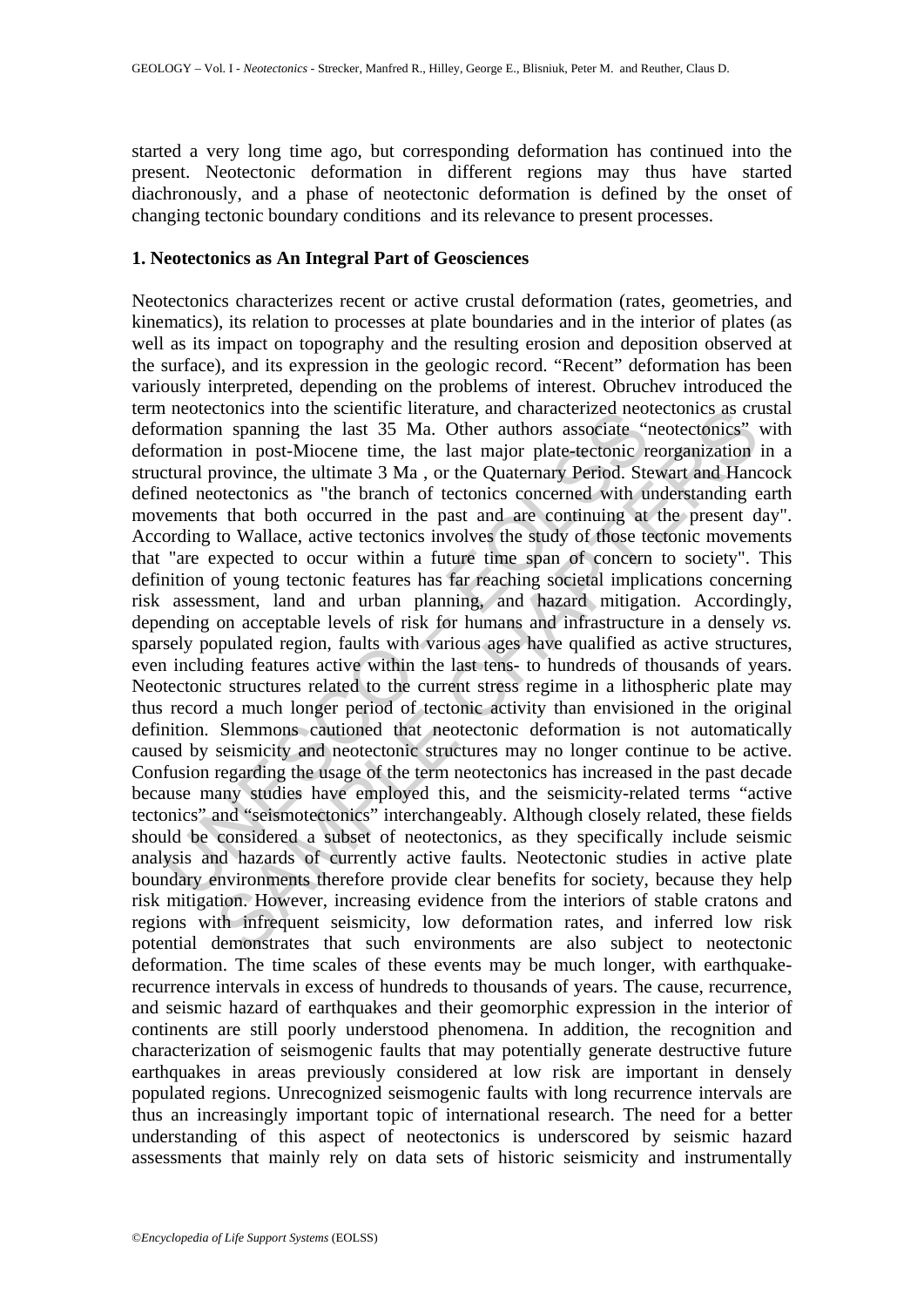recorded events. As neotectonics is the study of active deformation, it spans many different disciplines of the geosciences depending on the spatial and temporal scales of the problems investigated. Remote sensing assessments, traditional structural geologic studies coupled with fault-slip analysis, and geophysical investigations can constrain the degree of deformation and stress or paleo-stress patterns in a region; analyses of landforms and long-term landscape development, paleoseismologic investigations, and geodetic studies can be utilized to define the geometry and kinematics of recent deformation in an area and the amount of potential seismic activity. In the following sections, the field of neotectonics will be discussed in light of several related disciplines that help understand phenomena caused by young deformation of the earth's crust.

### **2. Remote Sensing Methods**

note sensing aids identification of active geologic structures<br>from development, river courses, and/or vegetation. When used i<br>iled field mapping, these types of images may help extra<br>revations to infer regional trends (Fi maing aids identification of active geologic structures and anomalie<br>evelopment, river courses, and/or vegetation. When used in conjunction<br>eld mapping, these types of images may help extrapolate local 1<br>s to infer regiona Remote sensing aids identification of active geologic structures and anomalies in landform development, river courses, and/or vegetation. When used in conjunction with detailed field mapping, these types of images may help extrapolate local field observations to infer regional trends (Figure 1). Early LANDSAT 7 studies combined with field mapping in the regions affected by the India-Eurasia collision led to an understanding of processes and associated structural patterns characteristic of mountain building in the course of continental collision. Analysis of higher resolution SPOT imagery coupled with ground-truth, geodetic and geochronologic information confirmed these interpretations and further helped constrain the kinematics and offset magnitudes of important strike-slip fault systems in Central Asia. Mapping on remotely-sensed data bases may be combined with topographic maps and/or Digital Elevation Models (DEM) to constrain the geometry of structures in an area. In addition, many alteration products associated with active faulting emit or reflect different frequencies of radiation that are sensed by satellite-borne multispectral instruments. By analyzing the measured frequencies of radiation, the type of alteration product and its concentration may be inferred. Therefore, the alteration products associated with active faulting, and hence the location of active faults, may be identified using space-borne instrumentation. Multispectral satellite imagery or aerial photographs depicting various spatial resolutions may be used in concert to identify regional trends and local anomalies to these trends.

## **3. Structural Field Studies**

Structural investigations in a neotectonic context are carried out to determine and/or confirm the geometry, kinematics, and relative age of apparently active structures. Fault geometry, slip direction, mineral-lineation measurements, and microstructures can be used to deduce stress and deformation fields, and cross-cutting field relations may be used to determine how these fields may have changed over time. A classic study of the structural neotectonic inventory near El Asnam, Algeria, and coseismically generated structures during a  $M = 7.3$  earthquake in that region emphasizes the need to analyze and compare structural phenomena at various length and time scales when neotectonic assessments are made with inferences based on the character of the coseismic stress field. The El Asnam earthquake (Figure 2) was related to a reverse fault, which caused folding and coeval shallow normal faulting along the thrust-parallel anticlinal axis. Similar faults were associated with the 1988 Spitak earthquake  $(M_s 6.9)$  of Armenia.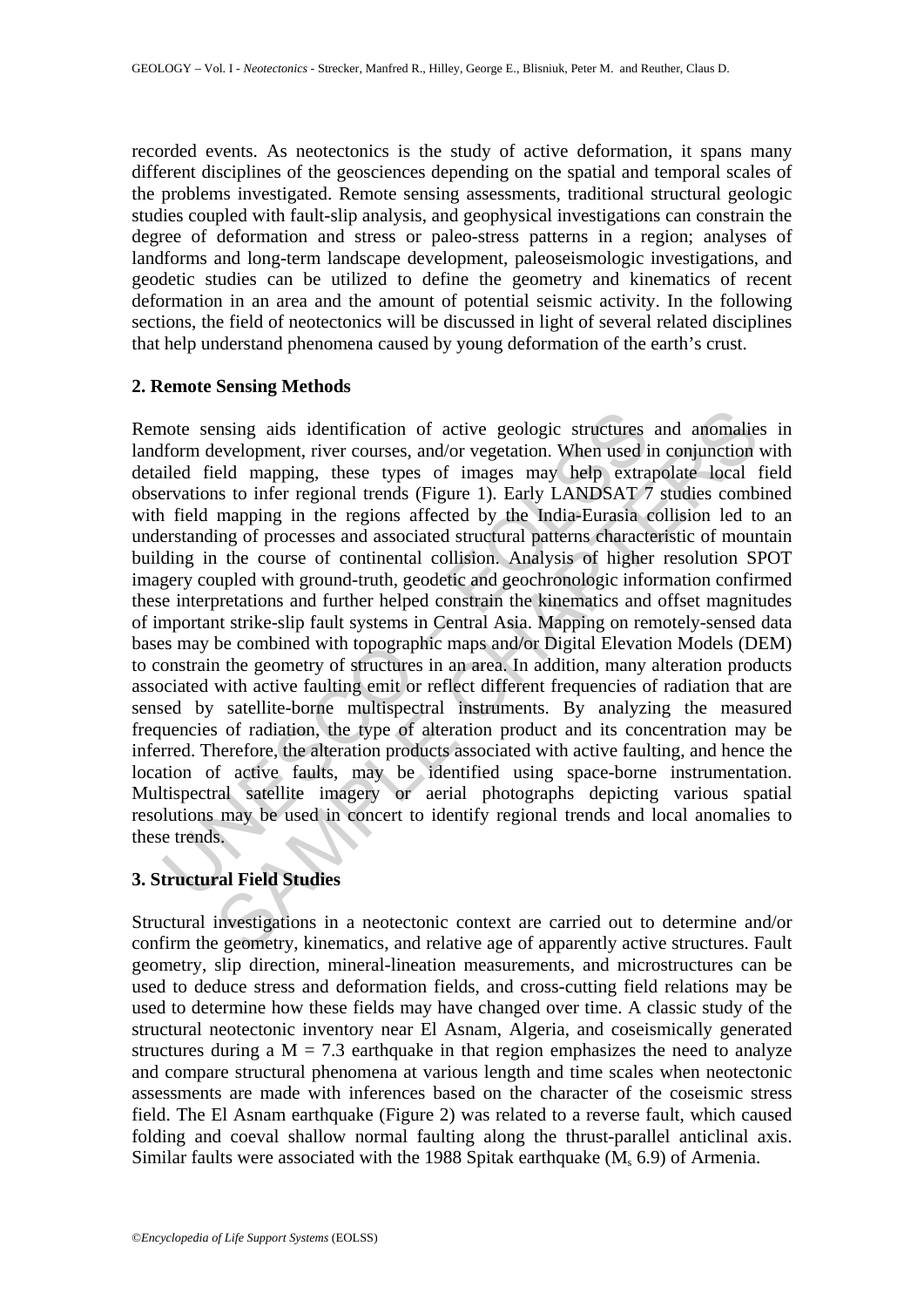

Figure 1: A) Bending-moment fault with folding and coeval normal faulting in the hangingwall during the El Asnam earthquake, Algeria (after Philip and Meghraoui, 1983). In this case orthogonal shortening results in a graben parallel to the anticlinal axis. During oblique shortening, en echelon graben are formed. B) Flexural-slip fault. Shallow, secondary faulting during layer-parallel slip causes rupture in unconformably overlying deposits with diminishing throw toward synclinal axis, Santa Clara syncline,

Ventura Basin in southern California (after Rockwell, 1983; Yeats, 1986).

Analogous to bending of an elastic layer around a fold axis, which results in tension and normal faulting on the convex, and contraction and thrusting on the concave sides, Yeats defined these faults as *bending-moment faults* (Figure 2). In contrast, *flexural-slip faults* are reverse faults generated during flexural-slip folding (Figure 2); they rupture along the limbs of synclines and lose their structural expression in the fold hinges. Activity along these structures is documented through unconformities with overlying sediments and associated landforms such as pediments and terraces.

Cross-section balancing in these environments is useful in order to decipher long-term contraction rates and evaluate faults that have only partially surfaced or are still hidden in the subsurface and may represent important seismic hazards. Burbank *et al*. used a combination of structural field observations and cross-section balancing to define spatial and temporal sequences of asymmetric fold growth and reverse faulting.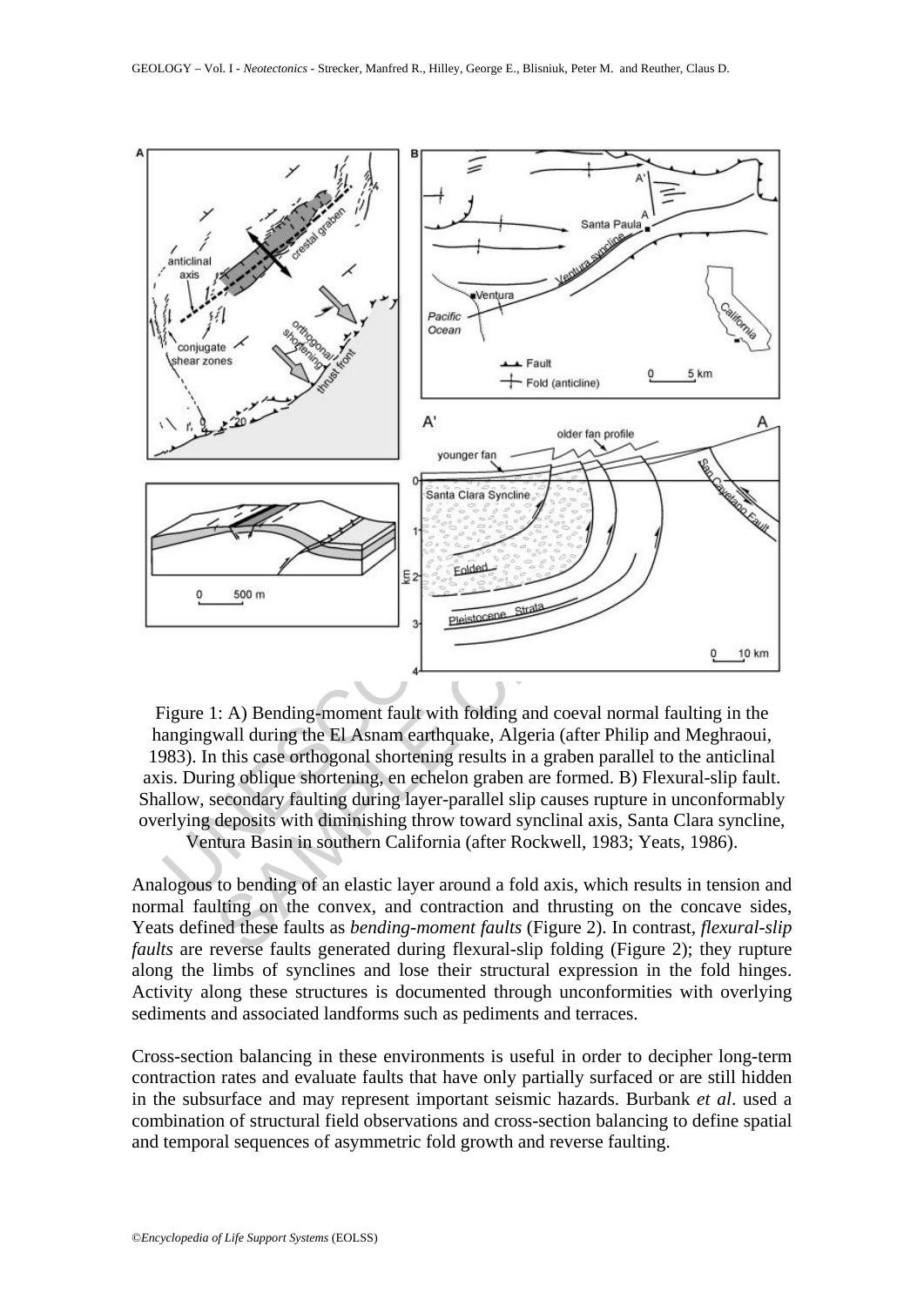

Figure 2: Various structural phenomena in the Kenya Rift region indicating the orientation of the least compressive horizontal stress (Shmin). A) Orientation of Quaternary dyke systems and associated volcanic eruptive centers on the northeastern shoulder of the Kenya Rift (after Strecker and Bosworth, 1991; Haug and Strecker, 1995; Bosworth and Strecker, 1997; Bosworth et al, 2001). Arrows depict orientation of Shmin. B) and C) Elongated late Quaternary caldera collapses, faults, and extension fractures at Silali and Emuruangogolak volcanoes in the northern Kenya Rift. Preferred caldera elongation is NW-SE and is interpreted to represent elongation of a once circular caldera due to shear fracturing, similar to a giant borehole breakout. Two kinds of failure may occur around a circular caldera collapse. If magma pressure (Pf) is high

enough, the tensile strength of the caldera-wall rocks will be exceeded and hydrofractures parallel to SHmax form. If Pf is low, SHmax will increase and the shear strength is exceeded resulting in spalling of caldera walls parallel to Shmin (arrows). D)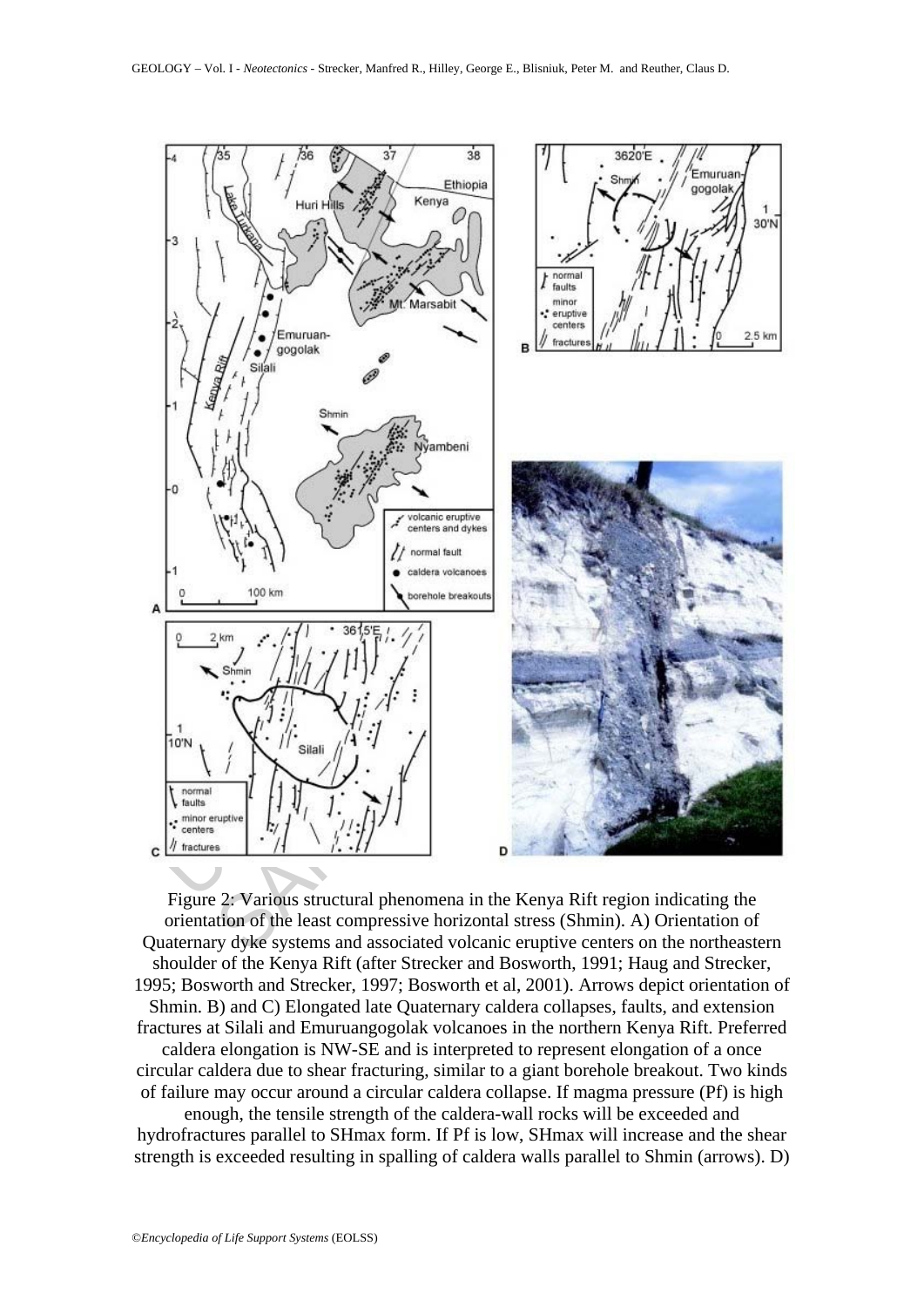NE-SW oriented Neptunic dyke in the central Kenya Rift in the vicinity of Lake Elmenteita. Numerous Quaternary lake deposits in the rift spanning the ultimate 300,000 years (Trauth et al., 2001) are affected by clastic dykes of similar orientation and document mid-Pleistocene to Recent NW-SE to WNW-ESE oriented extension (Strecker et al., 1989). Clastic dykes are related to water saturated, liquefied sediments that are injected into overlying sediments during an earthquake (Obermeier, 1996). Clastic dykes are thus similar to artificially induced hydrofracturing in boreholes (Hickman et al., 1985), which results in tension fractures at right angles to Shmin.

They documented the role of active tectonism in partitioning of intramontane basins and influencing drainage networks as well as associated changes in erosional and depositional patterns in the Tien Shan of Central Asia.

he scale of mountain ranges, regional compilation of fault-slip<br>r the state of stress, the level of tectonic activity, the character<br>rent altitudinal sectors of orogens, and large-scale plate kine<br>msional settings the orie le of mountain ranges, regional compilation of fault-slip data has helpe<br>tate of stress, the level of tectonic activity, the character of neotectonic<br>litudinal sectors of orogens, and large-scale plate kinematic changes<br>li At the scale of mountain ranges, regional compilation of fault-slip data has helped to infer the state of stress, the level of tectonic activity, the character of neotectonics in different altitudinal sectors of orogens, and large-scale plate kinematic changes. In extensional settings the orientation of dyke systems (Figure 3) can be used to characterize the orientation of the least compressive horizontal stress  $(S_{hmin})$  when these features are not parallel to pre-existing anisotropies such as faults, foliation or joint systems.

In addition, the orientation of Neptunic dykes and aligned volcanic eruptive centers or the systematic elongation of collapse calderas (Figure 3) have been used to infer the orientation of Shmin. Structural analysis of well dated volcanic dyke systems, aligned volcanic edifices, meso-scale faults, and striations on fault surfaces has been used in rifting environments in North America, East Africa, Central Asia, and Europe to define the character of neotectonic deformation and changes in the kinematic evolution of riftbounding faults related to changes in the tectonic stress field.

## **4. Geophysical Investigations**

Analysis of focal mechanism solutions, microseismicity arrays, and seismic tomography studies aid in deciphering the present tectonic character of a structural province and help to understand and evaluate geologic phenomena in the framework of present geodynamic boundary conditions.

For example, seismic tomography has revealed the character of the active Altyn Tagh Fault along the northern margin of Tibet as a major, localized shear zone of lithospheric scale. Seismic tomography, gravity measurements, and microseismicity arrays together may help to explain patterns of young regional uplift, subsidence and deformation, and the spatial-temporal migration, as well as compositional variations of volcanism in regions underlain by anomalously hot asthenosphere.

This includes large-scale anomalies such as the trace of the Yellowstone hotspot, the East Africa Dome or the Altiplano/Puna plateau of the southern central Andes. Smaller mantle anomalies known as hot fingers such as in the Massif Central of France or the Eifel Plume area in Germany may have comparable neotectonic effects on surface uplift and surficial processes.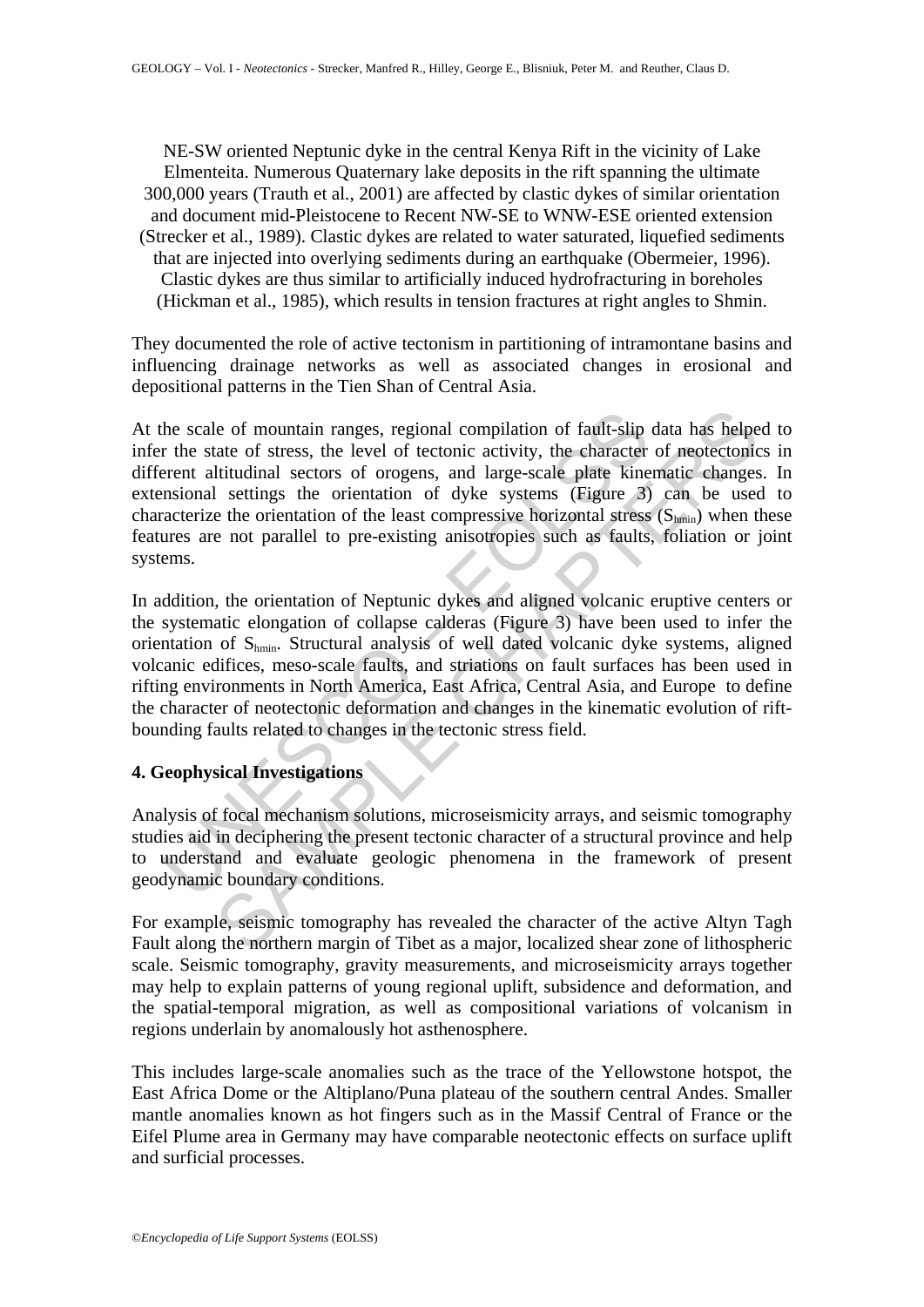

Figure 3: Composite stress map of California showing the directions of maximum horizontal compressive stress (SHmax) determined from borehole breakouts, overcoring, focal mechanisms, fault slip, and in-situ measurements. Colors represent quality ranking of stress - measurement data (after Zoback and Zoback, 1991; Zoback, 1992). SAF denotes San Andreas Fault, inset shows location of geologic map in Fig. 4. The different data sets indicate compression perpendicular to the San Andreas Fault in the immediate victinity of the fault.

In addition to imaging the density and velocity structure of the crust, determination of the regional stress field is an important component of neotectonic studies. Various techniques for determining *in situ* stresses have been developed and can be divided into three groups: surface, near-surface, and deep measurements. This includes, for example, the analysis of borehole breakouts (Figure 3 and 4) of scientific or commercial wells, hydrofracturing experiments or flatjack and doorstopper techniques. Seismic reflection experiments and seismic stratigraphic studies have been used to constrain long-term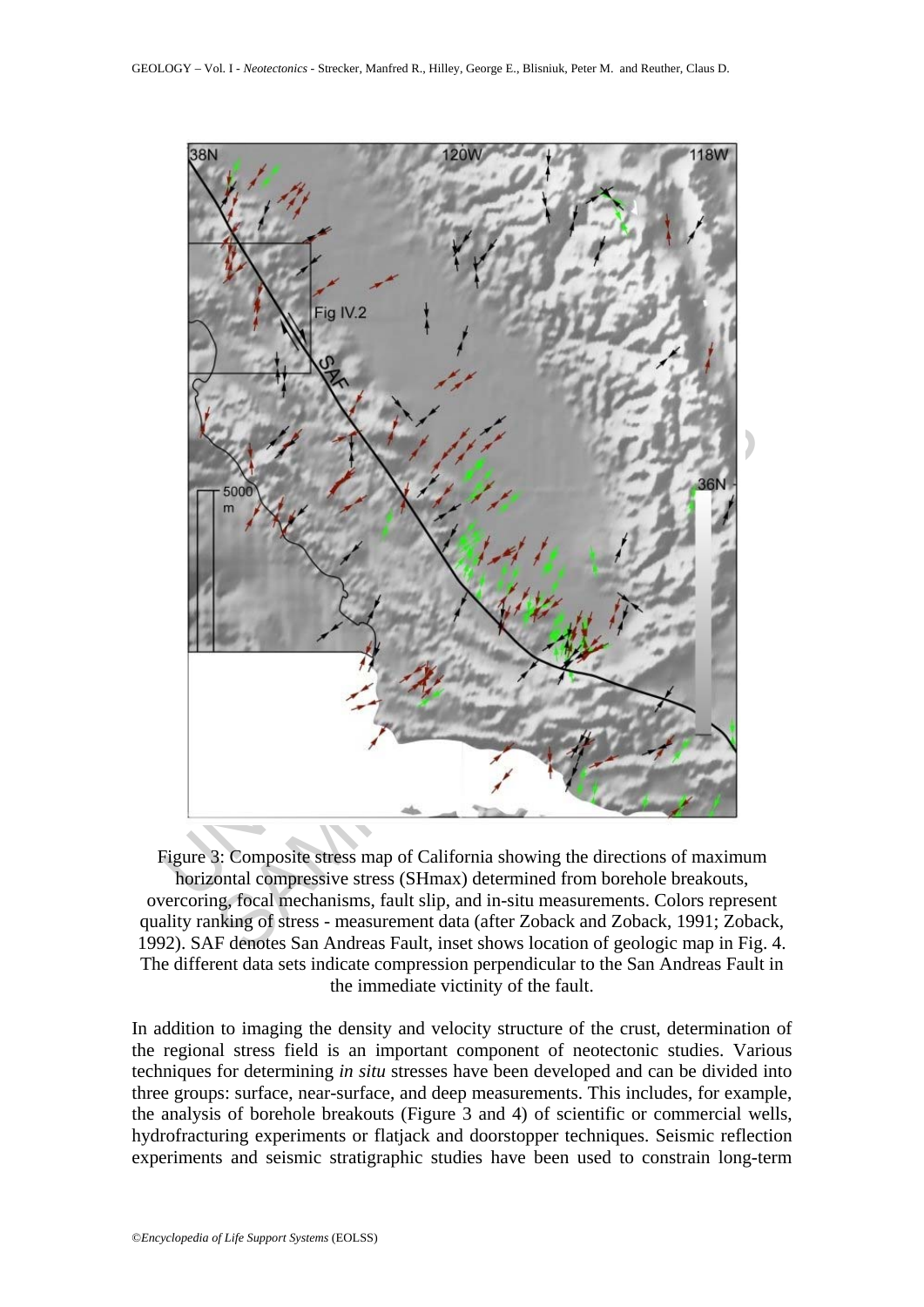tectonic deformation to depths of several kilometers. In regions of low tectonic activity these studies may help better understand the occurrence of earthquakes and associated surface deformation, such as in paleo-rift zones in the interior of tectonic plates (e.g., New Madrid seismic zone, U.S.A.). Finally, ground-penetrating radar surveys have been used to visualize structures in unconsolidated materials at a depth of a few meters. The latter method has proven useful in reconnaissance investigations to detect covered fault offsets along active faults in humid climate environments characterized by pronounced soil creep or solifluction during colder climate conditions in the past. The use of geophysical and structural data sets to understand neotectonic processes is best demonstrated along the San Andreas Fault system in California.



Figure 4: Simplified geologic map of the San Francisco Bay area showing thrust faults parallel to the San Andreas Fault system (after Aydin and Page, 1984; Arrowsmith et al., 2000). See Fig. 3 for location.

Structural investigations documented fault-normal orientation of the greatest horizontal stress  $(S_{Hmax})$  making the fault poorly oriented relative to the regional stress field around the fault. Seismic reflection surveys, analysis of earthquake focal mechanisms, and borehole-breakout studies confirmed active fault-normal compression. From this, it was inferred that the fault system must have a low shear strength, causing the tectonic stress field to change its orientation near the fault (Figure 4 and 5).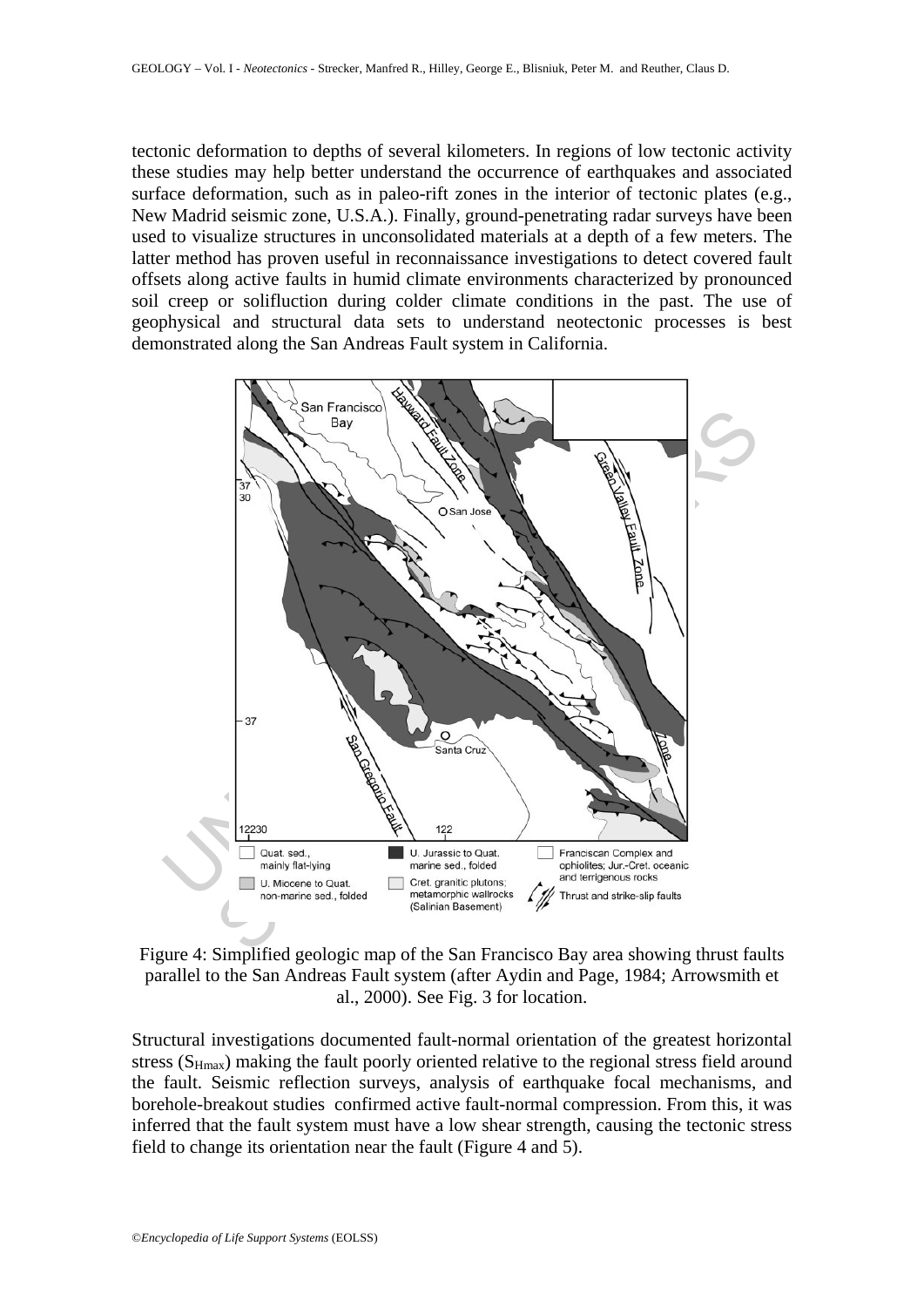- -
- -
- -

# TO ACCESS ALL THE **40 PAGES** OF THIS CHAPTER, Visit: [http://www.eolss.net/Eolss-sampleAllChapter.aspx](https://www.eolss.net/ebooklib/sc_cart.aspx?File=E6-15-02-06)

#### **Bibliography**

Neotectonics as an integral part of geosciences

Jackson, J.A., ed. (1997). *Glossary of Geology.* American Geological Institute, 3rd edition, Alexandria, VA, pp. 769. [A detailed dictionary for the field of geological sciences].

Lagerbäck, R. (1992). Dating of late Quaternary faulting in northern Sweden. *Journal Geological Society of London* **149**, 285-291. [Provides evidence for post-glacial tectonic activity in Sweden].

Mörner, N. (1990). Neotectonics and structural geomorphology: General introduction. *International Quaternary Association Neotectonics Commission Bulletin* **13**, 87. [Provides definitions of neotectonics and tectonic geomorphology].

Morrison, R.B. (1991). Introduction, in: *The Geology of North America* (ed. R.B. Morrison), Quaternary nonglacial geology, Conterminous U.S., Geological Society of America, Boulder, Colorado, pp. 1-12. [A comprehensive treatment of Quaternary deposits and their depositional environment].

Obruchev, V.A. (1948). Osnovnyje certy kinetiki i plastiki neotectoniki, *Izv. Akad. Nauk SSSR Ser. Geol.* **5**. [First introduced the term neotectonics into the geological literature].

tectonics as an integral part of geosciences<br>son, J.A., ed. (1997). *Glossary of Geology*. American Geological Institute, 3r<br>pp. 769. [A detailed dictionary for the field of geological sciences].<br>pp. 769. [A detailed dicti cs as an integral part of geosciences<br>
cs as an integral part of geology. American Geological Institute, 3rd edition, Alexar<br>
[A detailed dictionary for the field of geological sciences].<br>
(1992). Dating of late Quaternary Slemmons, D.B. (1991). Introduction, in: *Neotectonics of North America* (ed. D.B. Slemmons, E.R. Engdahl, M.D. Zoback, and D.D. Blackwell), Geological Society of America, Boulder Colorado, pp. 1- 20. [Provides an introduction to a comprehensive set of papers on neotectonics in North America, provides definitions].

Stewart, I.S. and Hancock, P.L. (1994). Neotectonics, in: *Continental Deformation* (ed. P.L., Hancock), Oxford, Pergamon Press, pp. 370-409. [Provides a collection of papers related to neotectonic deformation in continental crust].

Wallace, R.E. (1986). Overview and recommendations, in: *Active Tectonics* (ed. R.E. Wallace), Washington, D.C., National Academy Press, pp. 3-19. [Defines active tectonics and discusses the importance of active tectonics for society].

#### Remote sensing methods

Allmendinger, R.W., Strecker, M., Eremchuk, J.E. and Francis, P. (1989). Neotectonic deformation of the southern Puna Plateau, northwestern Argentina. *Journal of South American Earth Sciences* **2**, 111-130. [Demonstrates that the southern end of the Andean Puna plateau is characterized by oblique normal faulting].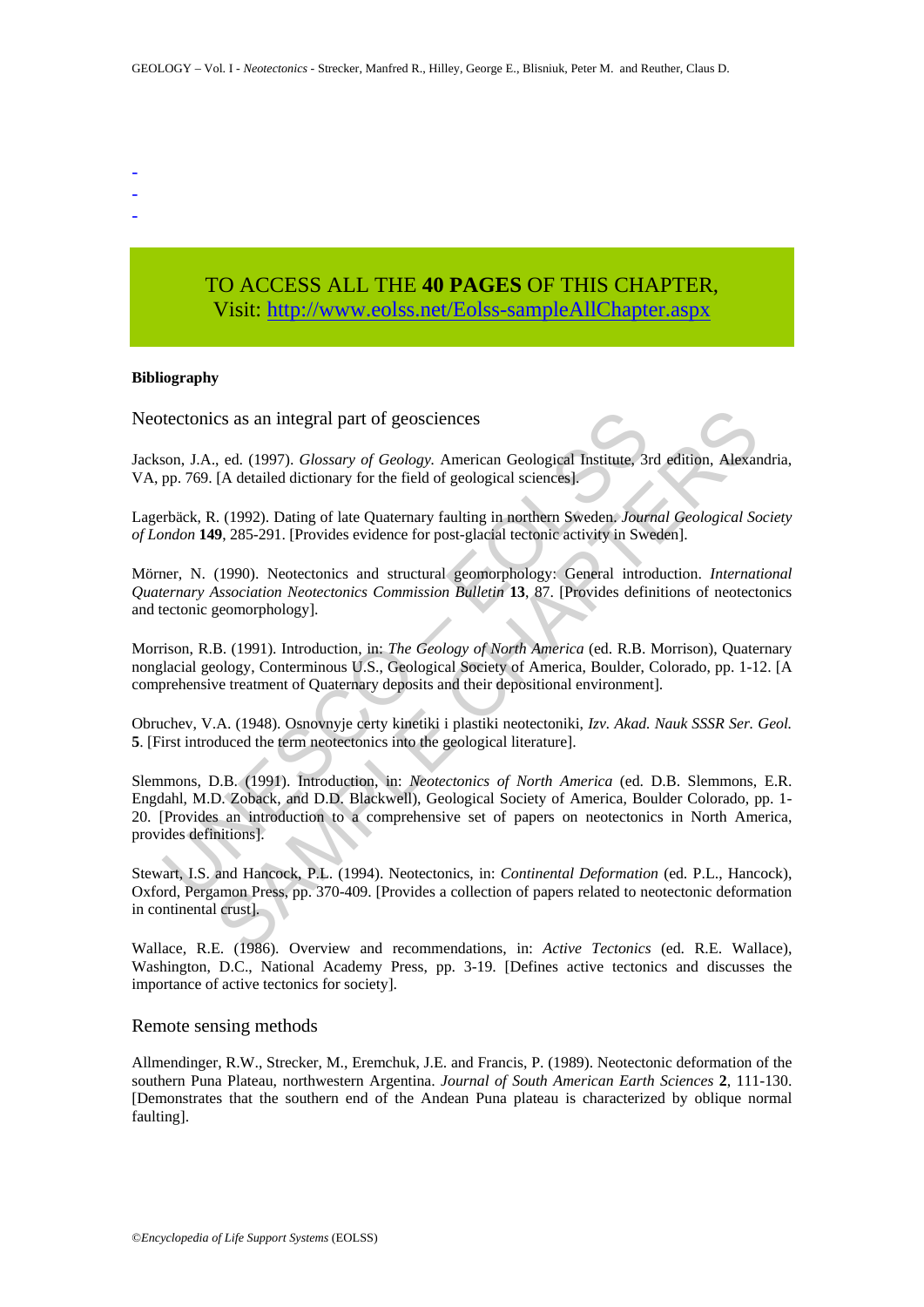Avouac, J.-P., Tapponnier, P., Bai, M., You H. and Wang G. (1993). Active thrusting and folding along the northern Tien Shan and late Cenozoic rotation of the Tarim relative to Dzungaria and Kazakhstan. *Journal of Geophysical Research* **98**, 6755-6804. [Uses SPOT imagery to define offsets along active fault systems in Central Asia].

Molnar, P. and Tapponnier, P. (1975). Cenozoic tectonics of Asia: Effects of a continental collision. *Science* **189**, 419-426. [Uses LANDSAT 7 imagery to derive map of tectonically active structures].

Tapponnier, P. and Molnar, P. (1979). Active faulting and Cenozoic tectonics of the Tien Shan, Mongolia and Baykal regions. *Journal of Geophysical Research* **84**, 3425-3459. [Uses LANDSAT 7 imagery to derive map of tectonically active structures in the foreland of the India/Eurasia collision zone].

#### Structural field studies

n, J., Ketuber, C.-D., Grasso, M. and Torelli, L. (2000). Active taut kinematinania, I., Reuher, L., L., C., Grasso, M. and Torelli, L. (2000). Active tautit kinemating chines all the Minic changes in tectoric style involv Adam, J., Reuther, C.-D., Grasso, M. and Torelli, L. (2000). Active fault kinematics and crustal stresses along the Ionian margin of southeastern Sicily. Tectonophysics, 326, 273-288. [Defines tectonic stress conditions along the Malta escarpment and investigates the temporal variations in the state of stress and resulting changes in tectonic style involving alternating strike-slip and normal faulting].

Angelier, J. (1994). Fault slip analysis and palaeostress reconstruction in: *Continental Deformation* (Hancock, P.L.), University of Bristol, U.K., pp. 53-100. [Comprehensive summary of deciphering tectonic stress fields using analysis of slickensides and microtectonic indicators ].

Armijo, R., Tapponnier, P., Mercier, J.L. and Han, T.-L. (1986). Quaternary extension in southern Tibet: field observations and tectonic implications. *Journal of Geophysical Research* **91**, 13,803-13,872. [Gives a detailed account on the neotectonic deformation in southern Tibet].

Bosworth, W., Strecker, M.R. and Blisniuk, P.M. (1992). Integration of East African paleo and presentday stress data: Implications for continental stress field dynamics. *Journal of Geophysical Research* **97**, 11,851-11,865. [Examines the history of the East African stress field during late Cenozoic time].

Bosworth, W. and Strecker, M.R. (1997). Stress field changes in the Afro-Arabian rift system during the Miocene to Recent period. *Tectonophysics* **278**, 47-62. [Reviews different indicators of a Quaternary stress-field change in the East African and Red Sea rifts].

Burbank, D.W and Anderson, R.S. (2001). *Tectonic Geomorphology*. Malden, Blackwell Science, U.S.A., pp. 274. [A comprehensive text on different aspects of tectonic landforms and active tectonics].

Delaney, P.T., Pollard, D.D., Ziony, J.I. and McKee, E.H. (1986). Field relations between dikes and joints: Emplacement processes and paleostress analysis. *Journal of Geophysical Research* **91**, 4920- 4938. [Provides a thorough analysis of volcanic dike and joint formation].

uther, C.-D., Grasso, M. and Torelli, L. (2000). Active fault kinematics and crustal structure<br>mian margin of southeastern Sicily, Tectonophysics, 326, 275-288, Defines fectonic song the Malta escarpment and investigates t Delvaux, D., Moeys, R., Stapel, G., Petit, C., Levi, K., Miroshnichenko, A., Ruzhich V. and Sankov, V. (1997). Paleostress reconstructions and geodynamics of the Baikal region, central asia, part II: Cenozoic rifting. *Tectonophysics* **282**, 1-38. [Develops a model of rift evolution in the foreland of the India-Asia collision zone].

Dunne, W.M. and Hancock, P.L. (1994). Palaeostress analysis of small-scale brittle structures, in: *Continental Deformation* (ed. P.L., Hancock), Oxford, Pergamon Press, pp. 101-120. [A summary of various methods assessing paleostress].

Gephart, J.W. and Forsyth, D.W. (1984). An improved method for determining the regional stress tensor using earthquake focal mechanism data: an application to the San Fernando earthquake sequence. *Journal of Geophysical Research B* **89**, 9305-9320. [Presents a robust method to derive stress orientations from slickenside data of faults].

Golombek, M.P., McGill, G.E. and Brown, L. (1983). Tectonic and geologic evolution of the Espanola Basin, Rio Grande Rift: Structure, rate of extension and relation to the state of stress in the western United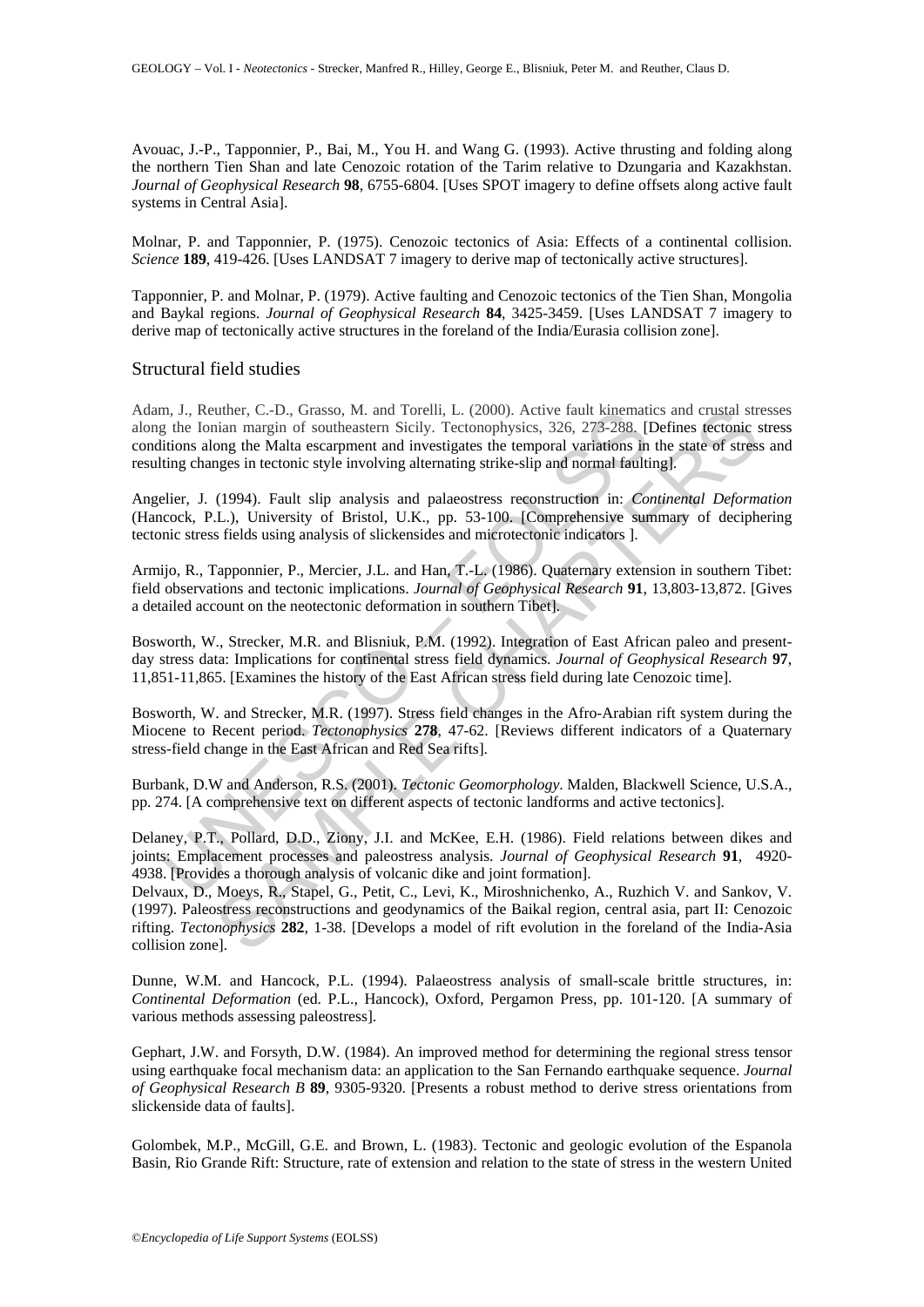States. *Tectonophysics* **94**, 483-507. [Reviews the relationship between a rotation of the tectonic stress field in the SW U.S.A and rift evolution].

Haug, G. and Strecker, M. (1995). Volcano-tectonic evolution of the Chyulu Hills and implications for the regional stress field in Kenya. *Geology* **23**, 165-168. [Discusses the relationship between a change of the tectonic stress field in Kenya and changing composition of magmas and orientation of eruptive centers on the eastern shoulder of the Kenya Rift].

Hickman, S.H., Healy, J.H. and Zoback, M.D. (1985). In situ stress, natural fracture distribution and borehole elongation in the Auburn Geothermal Well, Auburn, New York. *Journal of Geophysical Research* 90, 5497-5512. [Shows fault-normal S<sub>Hmax</sub> orientation in vicinity of San Andreas Fault, suggesting a mechanically weak fault].

Marrett, R. and Strecker, M. (2000). Response of intracontinental deformation in the Central Andes to a late Cenozoic plate reorganization. *Tectonics* **19**, 452-467. [Reviews the effects of changing fault kinematics on intramontane basin evolution and its relation to plate kinematics].

Meghraoui, M., Philip, H., Albarede, F. and Cisternas, A. (1988). Trench investigations through the trace of the 1980 El Asnam thrust fault. *Bulletin of the Seismological Society of America* **78**, 979-999. [Documents the geological setting and effects of the El Asnam earthquake, Algeria].

entionic piate Teologianization. Tectionics 15, +22-40. (Levews the energy and energy and energy and energy and Cisternans, A. (1988). Trench investigate 1980 El Asiam thrust fault. *Bulletin of the Seismological Society o C* pate reorganization. *recentos* **14**,  $\approx$  43-66.<br>
A. Philip, H., Albarede, F. and Cisternas, A. (1988). Trench investigations through the El Asnam thrust fault. *Bulletin of the Seismological Society of America 78*, Mercier, J.L., Sebrier, M., Lavenu, A., Cabrera, J., Bellier, O., Dumont, J.-F. and Macharé, J. (1992). Changes in the Tectonic Regime Above a Subduction Zone of Andean Type: The Andes of Peru and Bolivia During the Pliocene-Pleistocene. *Journal of Geophysical Research* **97**, 11,945-11,982. [Reviews the different states of stress in the geologic provinces in the Andes].

Nakamura, K. (1977). Volcanoes as possible indicators of tectonic stress orientation - Principle and proposal. *Journal of Volcanology and Geothermal Research* **2**, 1-16. [Uses aligned volcanic eruptive centers and dikes to derive the orientation of the least compressive horizontal stress].

Philip, H., Rogozhin, E., Cisternas, A., Bousquet, J.C., Borisov, B. and Karakhanian, A. (1992). The Armenian earthquake of 1988 December 7: Faulting and folding, neotectonics and palaeoseismicity. *Geophysical Journal International* **110**, 141-58. [Investigates the structural setting and effects of an earthquake related to blind thrusting].

Philip, H. and Meghraoui, M. (1983). Structural analysis and interpretation of the surface deformation of the El Asnam earthquake of October 10, 1980. *Tectonics* **2**, 17-49. [Analyses coeval structures related to shortening and extension in the El Asnam epicentral area].

Reuther, C.-D., Ben Avraham, Z., and Grasso, M. (1993). Origin and role of major strike-slip transfers during plate collision in the central Mediterranean. Terra Nova **5**, 249-257. [Discusses the role of a changed extension direction in rift evolution].Presents the complex structural segmentation of the Mediterranean collision zone into hinge and transform faults].

Ring, U., Betzler, C. and Delvaux, D. (1990). Normal versus strike-slip faulting during rift development in East Africa: The Malawi rift. *Geology* **20**, 1015-1018. [Discusses the role of a changed extension direction in rift evolution].

Rockwell, T.K., Keller, E.A. and Dembroff, G.R. (1988). Quaternary rate of folding of the Ventura Avenue anticline, western Transverse Ranges, southern California. *Bulletin of the Geological Society of America* **100**, 850-858. [Documents deformation rates for an active flexural-slip fault].

Sébrier, M., Mercier, J.L., Machare, J., Bonnot, D., Cabrera, J. and Blanc, J.L. (1988). The state of stress in an overriding plate situated above a flat slab: The Andes of central Peru. *Tectonics* **7**, 895-928. [Reviews changing tectonic stresses in different structural settings and variable elevations in the Peruvian Andes].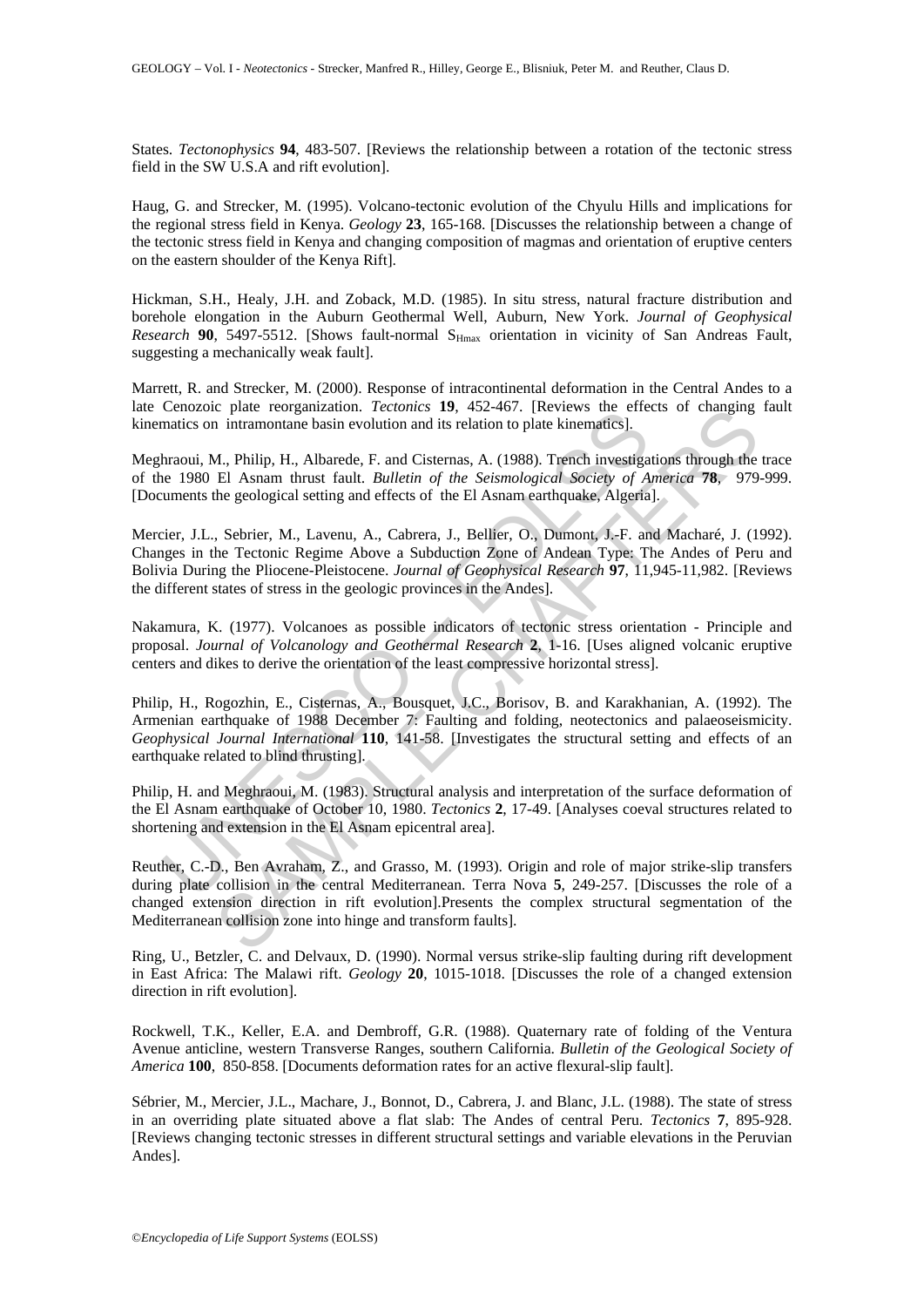Stein, R.S. and Yeats, R.S. (1989). Hidden earthquakes. *Scientific American* **260 (6)**, 48-57. [Reviews the effects of blind faults on surface deformation and their potential to generate damage during earthquakes].

Strecker, M.R., Cerveny, P., Bloom, A.L. and Malizia, D. (1989). Late cenozoic tectonism and landscape development in the foreland of the Andes: Northern Sierras Pampeanas (26°-28°S), Argentina. *Tectonics* **8**, 517-534. [Analyzes the uplift history and continuing tectonic deformation in the broken foreland of the NW Argentine Andes].

Strecker, M.R., Blisniuk, P.M. and Eisbacher, G.H. (1990). Rotation of extension direction in the central Kenya Rift. *Geology* **18**, 299-302. [Discusses the effects of changes in fault kinematics during rift evolution].

Trauth, M. Deino, A. and Strecker, M.R. (2001). Response of the East African climate to orbital forcing during the Eemian interglacial. *Geology* **29**, 499-502. [Links long-term fluctuations in African lake levels with variations in the temporal and spatial distribution of solar radiation].

Yeats, R.S. (1986). Active faults related to folding, in: *Active Tectonics* (ed. R.E. Wallace), Washington, D.C., National Academy Press, pp. 93-79 [Reviews the role of flexural-slip and bending-moment faults in active surface deformation].

Zoback, M.L. (1989). State of stress and modern deformation if the northern Basin and Range province. *Journal of Geophysical Research* **94**, 7105-7128. [Discusses the role of a change in tectonic stress field for the evolution of a large extensional continental province].

### Geophysical investigations

Achauer, U. (1992). A study of the Kenya rift using delay-time tomography analysis and gravity modeling. *Tectonophysics* **209**, 197-207. [Uses delay times of seismic waves to explain presence of partially molten upper mantle under the Kenya Rift].

Adams, J. and Basham, P. (1991). The seismicity and seismotectonics of eastern Canada, in: Slemmons, D.B., Engdahl, E.R., Zoback, M.D. and Blackwell, D.D., eds., *Neotectonics of North America*. Boulder, Colorado, Geological Society of America, pp. 261-276. [Summary of neotectonic phenomena and seismicity patterns in eastern Canada ].

s, R.S. (1986). Active faults related to folding, in: *Active Tectonics* (cd. R.E.)<br>
National Academy Press, pp. 93-79 [Reviews the role of flexural-slip and bere surface deformation].<br>
Leck, M.L. (1989). State of stress a 1986). Active faults related to folding, in: *Active Tectonics* (cd. R.E. Wallace), Washin al Aeademy Press, pp. 93-79 [Reviews the role of flexural-slip and bending-moment faulted eformation).<br>
(1989). State of stress and Arrowsmith, J.R. and Bürgmann, R. and Dumitru, T. (2000). Uplift and fault slip rates in the southern San Francisco Bay area constrained by Fission-Tracks, Geomorphology and Geodesy, in: *Quaternary Geochronology: Methods and Application* (ed. J. Noller, J. Sowers, and W. Lettis), American Geophysical Union, pp. 503-508. [Discusses various methods in geochronology, geodesy, and geomorphology and their application in paleoseismology].

Aydin, A. and Page, B.M. (1984). Diverse Pliocene-Quaternary tectonics in a transform environment, San Francisco Bay region, California. *Geological Society of America Bulletin* **95**, 1303-1317. [Discusses the evolution of the northern San Andreas transform fault zone].

Becker, A. (1989). Detached neotectonic stress field in the northern Jura Mountains, Switzerland. *Geologische Rundschau* **78**, 459-475. [Presents evidence for differing orientations of the tectonic stress field in the Swiss Jura mountains and the foreland of the Alps and a fanning of  $S_{Hmax}$  trajectories in the Jura nappes ].

Becker, A., Blenkinsop, T.G. and Hancock, P.L. (1990). Comparison and tectonic interpretation of in situ stress measurement by flatjack and doorstopper techniques in Gloucestershire, England. *Annales Tectonicae* **4** 3-18. [Reviews problems of different in situ stress measurement methods].

Bell, J.S. and Gough, D.I. (1979). Northeast-southwest compressive stress in Alberta: Evidence from oil wells. *Earth and Planetary Science Letters* **45**, 475-482. [Uses borehole breakouts from petroleum wells to assess recent stress field in W Canada].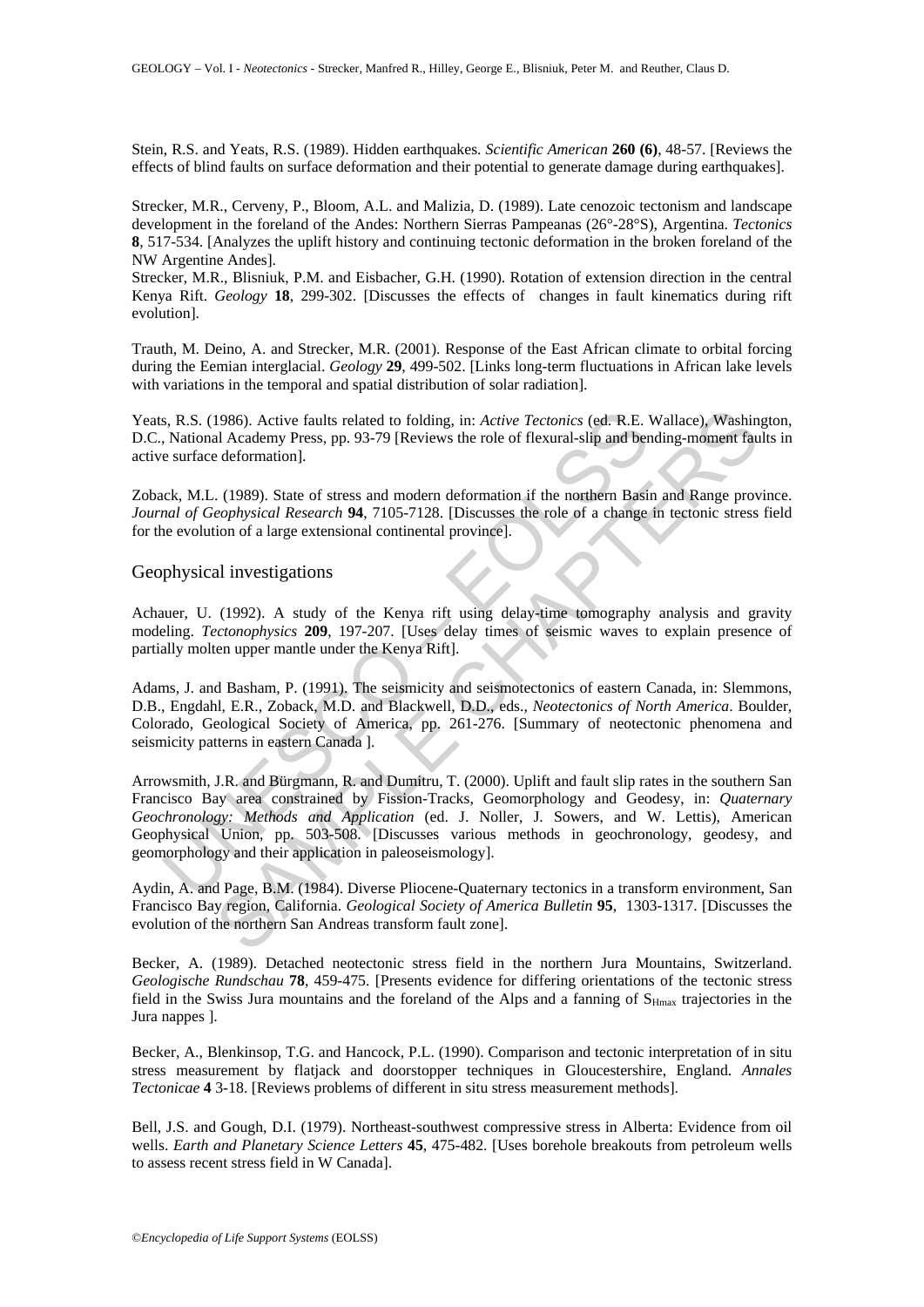Ebinger, C.J. and Sleep, N. (1998). Cenozoic magmatism throughout East Africa resulting from impact of a single plume. Nature **395**, 9. 788-791. [Provides evidence for an anomalous upper mantle underneath the East African rift province and explains magmatism and uplift by the existence of a single plume].

Fielding, E., Barazangi, M., Brown, L., Oliver, J. and Kaufman, S. (1984). COCORP seismic profiles near Coalinga, California; subsurface structure of the western Great Valley. *Geology* **12**, 268-273. [Documents the activity of thrust faults whose strike is parallel to the San Andreas Fault].

Granet, M., Stoll, G., Dorel, J., Achauer, U., Poupinet, G. and Fuchs, K. (1995a). New constraints on the geodynamical evolution of the Massif Central (France): A mantle plume hypothesis from teleseismic tomography. *Geophysical Journal International* **121**, 33-48. [Uses delays in seismic wave velocities to document a partially molten upper mantle under the Massif Central].

Gough, D.I. and Bell, J.S. (1982). Stress orientation from borehole wall fractures with examples from Colorado, east Texas and northern Canada. *Canadian Journal of Earth Sciences* **19**, 1358-1370 [Analyses borehole breakouts and their use in determining tectonic stress fields].

Hamburger, M.W., Sarewitz, D.R., Pavlis, T.L. and Popandopulo, G.A. (1992). Structural and seismic evidence for intracontinental subduction in the Peter the First Range, Central Asia. *Geological Society of America Bulletin* **104**, 397-408. [Seismotectonic study integrating structural field observations, cross section balancing, and data from a seismicity network to characterize a continental collision zone].

Hickman, S.H., Healy, J.H. and Zoback, M.D. (1985). In situ stress, natural fracture distribution and borehole elongation in the Auburn Geothermal Well, Auburn, New York. *Journal of Geophysical Research* 90, 5497-5512. [Shows fault-normal S<sub>Hmax</sub> orientation in vicinity of San Andreas Fault, suggesting a mechanically weak fault].

Jackson, J. (2001). Living with earthquakes: Know your faults. Journal of Earthquake Engineering 5, 5- 123. [A comprehensive overview of active faults in different geodynamic settings and their relevance in assessing local site conditions for engineering purposes].

Meschede, M., Asprion, U. and Reicherter, K. (1997). Visualization of tectonic structures in shallowdepth high-resolution ground-penetrating radar (GPR) profiles. *Terra Nova* **9**, 167-170. [Discusses the use of GPR in assessing neotectonic structures].

atao, east exas and notinent canaati. Camanim Journal of Larma<br>tao, east exas and their use in determining tectonic stress fields].<br>
burger, M.W., Sarewitz, D.R., Pavlis, T.L. and Popandopulo, G.A. (1992).<br>
hurger, M.W., S i exas and nontern canaca. *Cantania Journal of permi sciences* **19**, 1558-1570 [Ama<br>ikouts and their use in determining tectonic stress fields].<br>M.W., Sarewitz, D.R., Pavlis, T.L. and Popandopulo, G.A. (1992). Structural Pierce, K.L. and Morgan, L.A. (1992). The track of the Yellowstone hot spot, volcanism faulting and uplift, in: Regional Geology of Eastern Idaho and Western Wyoming (ed. P.K. Link, M.A. Kuntz, and L.B. Platt). *Geological Society of America Memoir* **179**, 1-54. [Presents the regional tectonic setting, geologic evolution and geodynamic significance of Yellowstone hotspot].

Rietbrock, A., Tiberi, C., Scherbaum, F. and Lyon-Caen, H. (1996). Seismic slip on a low angle normal fault in the Gulf of Corinth: Evidence from high-resolution cluster analysis of microearthquakes. *Geological Research Letters* **23**, 1817-1820. [Presents evidence for a shallow-dipping normal detachment fault in an actively extending region].

Ritter, J. and Kaspar, T. (1997). A tomography study of the Chyulu Hills, Kenya. *Tectonophysics* **278**, 149-169. [Presents evidence for asthenospheric upwarp underneath the eastern rift shoulder of the Kenya Rift].

Schurr, B., Asch, G., Rietbrock, A., Kind, R., Pardo, M., Heit, B. and Monfret, T. (1999). Seismicity and average velocities beneath the Argentine Puna plateau. *Geophysical Research Letters* **26**, 3025-3028. [Provides data from which delamination of lithospheric mantle beneath Puna plateau can be inferred].

Smith, R.B. and Arabasz, W.J. (1991). Seismicity of the Intermountain Seismic Belt, in: *Neotectonics of North America* (ed. D.B. Slemmons, E.R. Engdahl, M.D. Zoback, and D.D. Blackwell), Geological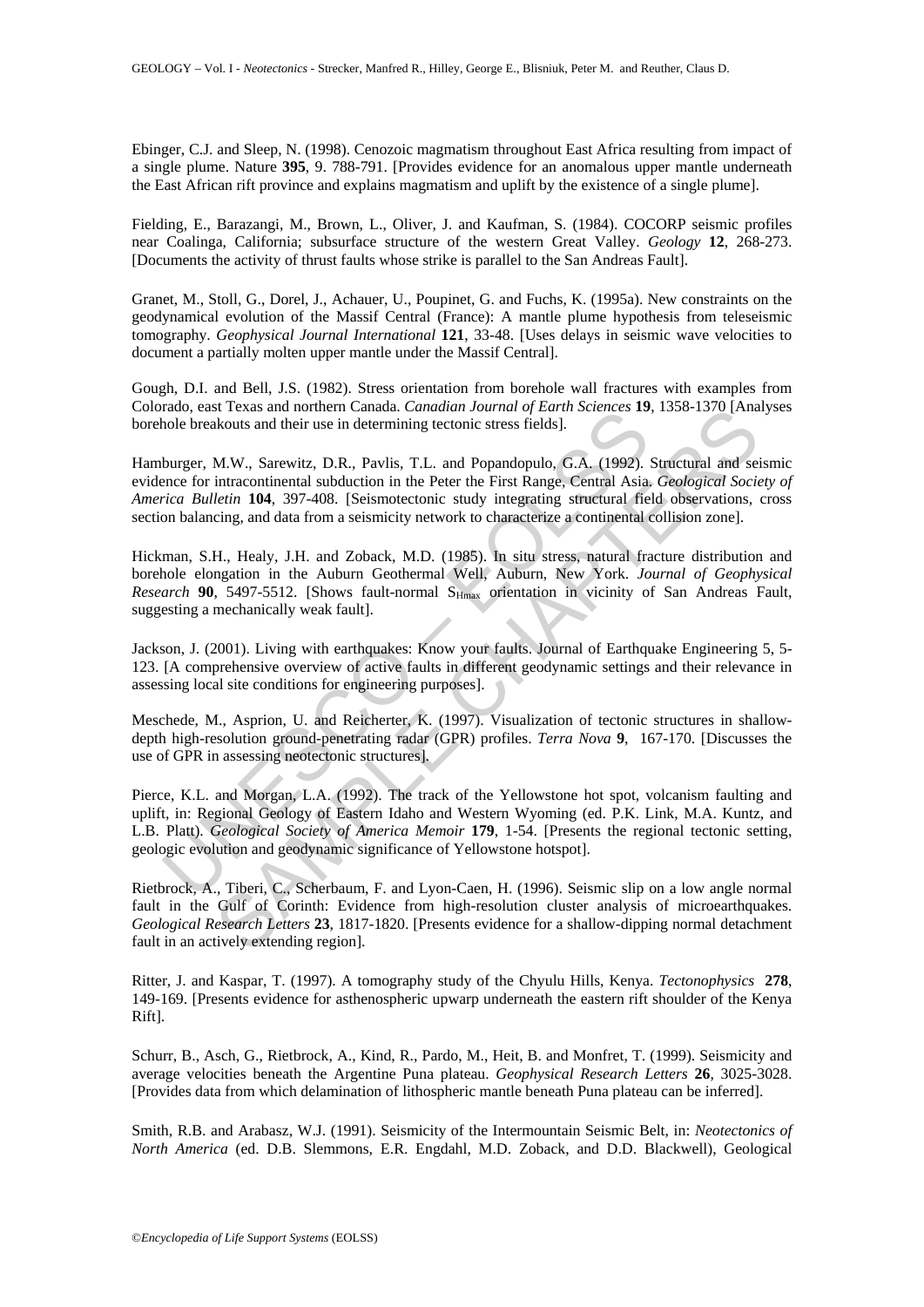Society of America, Boulder Colorado, pp. 185-228. [Presents an analysis of seismicity patterns in the Yellowstone hotspot region].

Smith, R.B. and Braile, L.W. (1994). The Yellowstone hotspot. *Journal of Volcanology and Geothermal Research* **61**, 121-187. [Reviews geophysical evidence for the spatial extent of the Yellowstone hotspot].

Vanneste, K., Verbeeck, K., Camelbeeck, T., Paulissen, E., Meghraoui, M., Renardy, F., Jongmans, D. and Frechen, M. (2001). Surface-rupturing history of the Bree fault scarp, Roer Valley graben: Evidence for six events since the late Pleistocene. *Journal of Seismology* **5**, 329-359. [Provides evidence that surface ruptures occurred along normal faults in Lower Rhine Embayment originally interpreted to be creeping].

Vanneste, K. and Veerbeck, K. (2001). Paleoseismological analysis of the Rurrand fault near Zülich, Roer Valley Graben, Germany: coseismic or aseismic faulting history? *Geologie en Mijnboow* **80**, 223-237. [Discusses the problems of addressing paleoseismologic information in fault-related deposits in humid environments].

Wittlinger, G., Tapponnier, P., Poupinet, G., Mei, J., Shi, D., Herquel, G. and Masson, F. (1998). Tomographic evidence for localized lithospheric shear along the Altyn Tagh Fault. *Science* **281**, 74-46. [Characterizes lithosphere-scale effects of ongoing faulting along one of the most important strike-slip faults of Central Asia].

Zoback, M.D., Moos, D., Mastin, L. and Anderson, R.N. (1985). Wellbore breakouts and *in situ* stress. *Journal of Geophysical Research* **90**, 5523-5530. [Presents the use of borehole breakouts in determining shallow crustal stress fields].

Zoback, M.D. and 12 others (1987). New Evidence on the State of Stress of the San Andreas Fault System. *Science* 238, 1105-1111. [Shows that S<sub>Hmax</sub> is oriented perpendicular to the trace of the San Andreas transform fault].

Tommers and The University Comparison of the World Street<br>
Elinger, G., Tapponnier, P., Poupinet, G., Mei, J., Shi, D., Herquel, G. an<br>
orgaraphic evidence for localized lithospheric shear along the Altyn Tagh Fault<br>
racte is procedure of locations procedured and the subset of the minimal of the minimal of the certain of evolution of the certain of evolutions of the certain of the certain of the certain of the minimal state. Subset and the m Zoback, M.D. and Zoback, M.L. (1991). Tectonic stress field of North America and relative plate motions, in: *Neotectonics of North America* (ed. D.B. Slemmons, E.R. Engdahl, M.D. Zoback, and D.D. Blackwell), Geological Society of America, Boulder Colorado, pp. 339-366. [Reviews different methods for determining shallow crustal stress fields and discusses the character of the tectonic stress field in the conterminous United States].

Zoback, M.L. (1992). First and second order patterns of stress in the lithosphere: The World Stress Map Project. *Journal of Geophysical Research* **97**, 11,703-11,728. [Summary of the most important characteristics of the different study sites of the World Stress Map Project].

### Morphotectonics and Tectonic Geomorphology

Adams, J. (1990). Paleoseismictiy of the Cascadia subduction zone: evidence from turbidites off the Oregon-Washington margin. *Tectonics* **9**, 569-583. [Investigates the relationship between deep-sea turbidites and earthquakes ].

Arrowsmith, J.R. and Strecker, M.R. (1999). Seismotectonic range-front segmentation and mountain-belt growth in the Pamir-Alai region, Kyrgyzstan (India-Eurasia collision zone). *Geological Society of America Bulletin* **111 (11)**, 1665-1683. [Analyses the structural character of discrete fault segments and their kinematic linkage in an active collision zone].

Atwater, B.F. (1987). Evidence for great Holocene earthquakes along the outer coast of Washington State. *Science* **236**, 942-944. [Uses tsunami deposits to infer megathrust earthquakes on the coast of the Pacific NW of the United States].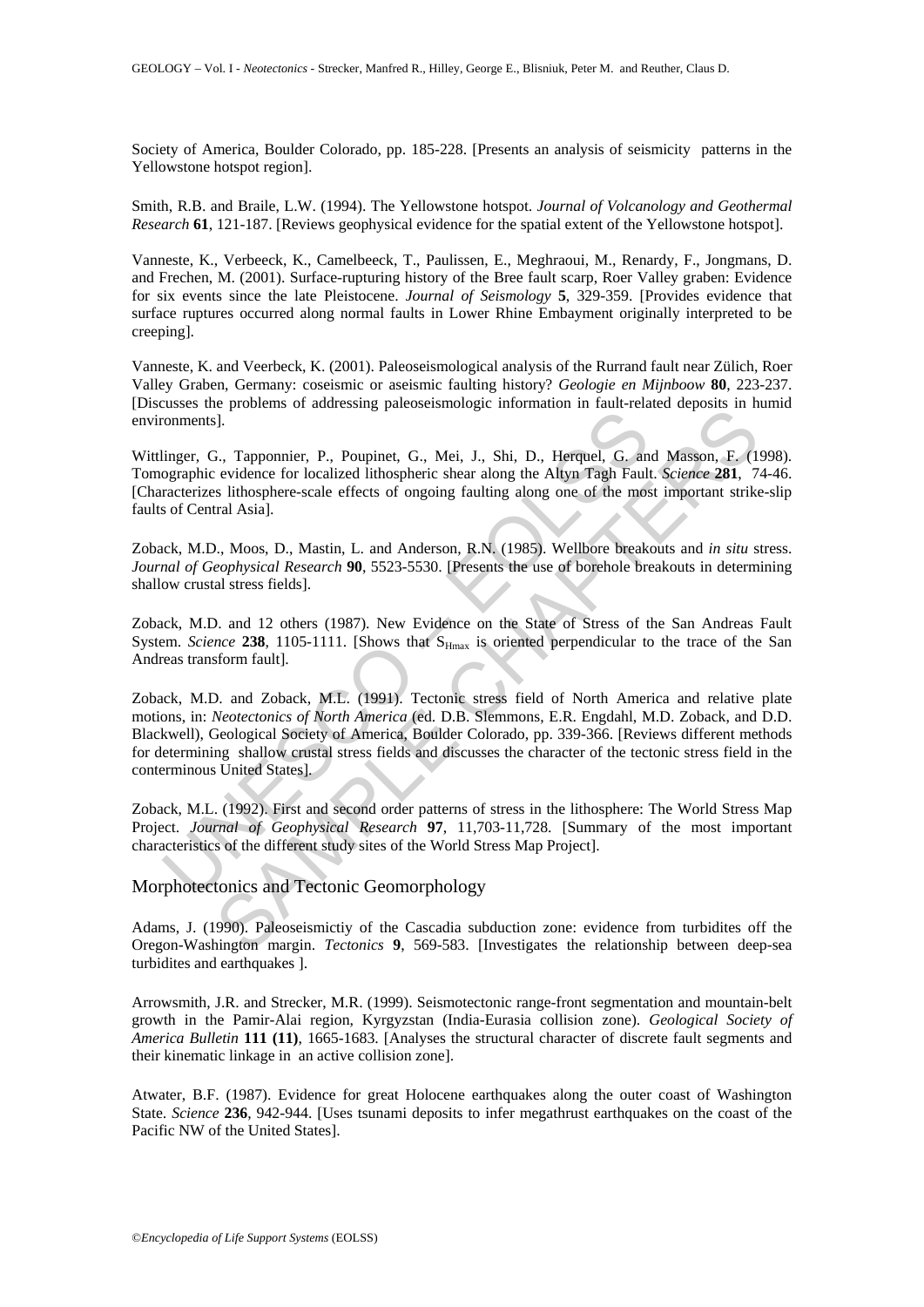Bloom, A.L., Broecker, W.S., Chappell, J.M., Matthews, R.K. and Mesolella, K.J. (1974). Quaternaray sea-level fluctuations on a tectonic coast: New <sup>230</sup>Th/<sup>234</sup>U dates from the Huon Peninsula, New Guinea. *Quaternary Research* **4** 185-205. [Explains flights of coral terraces by Quaternary sea-level change and ongoing tectonic uplift during the last 130,000 years].

Bloom, A.L. and Yonekura, N. (1985). Coastal terraces generated by sea-level change and tectonic uplift, in: Woldenberg, M.J. (ed.), *Models in Geomorphology*, State University of New York at Buffalo, pp. 141- 154. [Discusses the principles of eustatically controlled sea-level changes superposed on tectonically active coastlines].

Bloom, A.L. and Yonekura, N. (1990). Graphic analysis of dislocated Quaternary shorelines, in *Sea Level Change*. Washington, D.C., National Academy Press, pp. 104-113. [Provides a method to predict ages of undated uplifted marine terrace flights based on graphic analysis of changing uplift rates and terraces elevations].

Bookhagen, B., Thiede, R., and Strecker, M.R., Late Quaternary intensified monsoon phases control landscape evolution in the NW Himalaya. Geology **33**, 149-152. [Demonstrates the effects of intensified monsoon precipitation on landsliding and discusses climate vs. seismic triggering of landslides in orogens subject to pronounced changes in precipitation patterns].

chagen, B., Thiede, R., and Strecker, M.R., Late Quaternary intensified moton evolvition in the NW Himalaya. Geology 33, 149-152. [Demonstrates theoron precipitation on landsliding and discusses climate vs. seismic trigger B., Thiede, R., and Strecker, M.R., Late Quaternary intensified monsoon phases colution in the NW Himalaya. Geology 33, 149-152. [Demonstrates the effects of intensified monton in the NW Himalaya. Geology 33, 149-152. [Dem Bosworth, W., Burke, K. and Strecker, M.R. (2000). Magma chamber elongation as an indicator of intraplate stress field orientation: "borehole breakout mechanism" and examples from the Late Pleistocene to Recent Kenya Rift Valley, in: Jessell, M.W. and Urai, J.L., eds., Stress, Strain and Structure, A volume in honor of W.D. Means. *Journal of the Virtual Explorer* **2**. [Uses elongated calderas in order to define orientation of Shmin analogous to borehole breakouts].

Buergmann, R., Arrowsmith, R., Dumitru, T. and McLaughlin, R. (1994). Rise and fall of the southern Santa Cruz Mountains, California, from fission tracks, geomorphology and geodesy. *Journal of Geophysical Research* **99 (B10)**, 20,181-20,202. [Neotectonic assessment of the Santa Cruz Mountains along the San Andreas Fault].

Burbank, D.W and Anderson, R.S. (2001). *Tectonic Geomorphology*. Malden, Blackwell Science, U.S.A., pp. 274. [Comprehensive text on all aspects of tectonic landforms, active tectonics, and Quaternary dating techniques].

Burtman, V.S. and Molnar, P. (1993). Geological and geophysical evidence for deep subduction of continental crust beneath the Pamir. *Geological Society of America Special Paper* **281**, Denver, U.S.A., 1- 76 pp. [Summary of geologic, geomorphic, and geophysical literature on the Pamir mountains complemented by an analysis of deep and crustal earthquakes].

Chappell, J., Omura, A., Esat, T., McCulloch, M., Pandolfi, J., Ota, Y. and Pillans, B. (1996). Reconciliation of late Quaternary sea levels derived from coral terraces at Huon Peninsula with deep sea oxygen isotope record. *Earth and Planetary Science Letters* **141**, 227-236. [Discusses uplifted coastal terraces in light of Quaternary climate change documented in stable isotope ratios in corals].

Coutand, I. Strecker, M.R., Arrowsmith, JR., Hilley, G.E., Thiede, R., Korjenkov, A., and Omuraliev, M. (2002). Late Cenozoic tectonic development of the intramontane Alai Valley, Pamir-Tien Shan region, Central Asia: an example for intracontinental deformation related to the Indo-Eurasia collision. *Tectonics*, **21**, 1053, doi:10.1029/2002TC001358I. [Uses analysis of seismic reflection profiles to document northward advance of fault systems in northern Pamir].

Dethier, D.P. and Reneau, S.L. (1996). Lacustrine chronology links late Pleistocene climate change and mass movements in northern New Mexico. *Geology* **24**, 539-542. [Establishes links between increased runoff, lateral scouring and generation of landslides].

Eisbacher, G.H. (1979). Cliff collapse and rock avalanches (sturzstroms). *Canadian Geotechnical Journal*  **16**, 309-334. [Relates large rock avalanches in western Canada to seismic activity].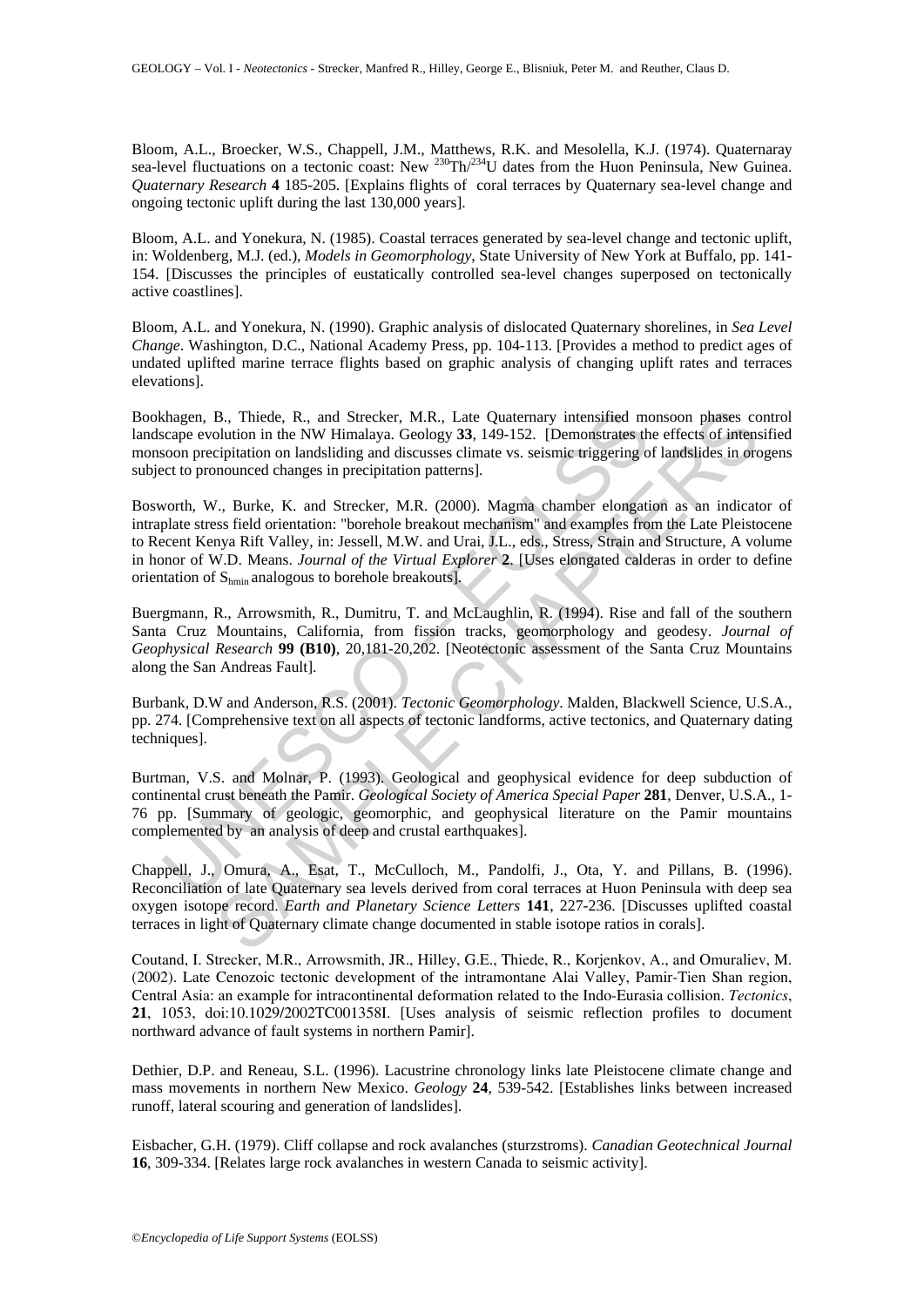Field, M.E., Garder, J.V., Jennings, A.E. and Edward, B.D. (1982). Earthquake-induced sediment failures on a 0.25° slope, Klamath River delta, California. *Geology* **10**, 542-46. [Demonstrates that numerous mass movements can occur as secondary effects of moderate earthquakes].

Heezen, B.C. and Ewing, M. (1952). Turbidity currents and submarine slumps and the 1929 Grand Banks earthquake. *American Journal of Science* **250**, 849-73. [Study that established the link between seismic activity along the passive continental margin of Canada and the generation of seismoturbidites].

Hermanns, R.L. and Strecker, M.R. (1999). Structural and lithological controls on large Quaternary rock avalanches (sturzstroms) in arid northwestern Argentina. *Geological Society of America Bulletin* **111 (6)**,. 934-948. [Correlates tectonically active mountain fronts in the NW Argentine Andes with clusters of large rock-avalanche deposits and structurally complex sectors of mountain fronts that are undercut by laterally eroding rivers].

Jibson, R.W. (1994). Using landslides for paleoseismic analyses, *United States Geological Survey Open-File Report 94-663*. Chapter B, pp. 33. [Describes the use of landslides to assess paleo-earthquakes].

In, K. w. (1974). Sang lantistics for pateologismic analyses, *onitea* states of and states of Report 94-663. Chapter B, pp. 33. [Describes the use of landslides to assess palar, T.E., Isacks, B.L., Allmendinger, R.W., Bre Jordan, T.E., Isacks, B.L., Allmendinger, R.W., Brewer, J.A., Ramos, V.A.. and Ando, C.J. (1983). Andean tectonics related to geometry of subducted Nazca plate. *Geological Society of America Bulletin*  **94**, 341-361. [Discusses the character of different structural and volcanic provinces in the southern Central Andes in relation to changing subduction geometries].

Jordan, T.E. and Allmendinger, R.W. (1986). The Sierras Pampeanas of Argentina: A modern analogue of Laramide deformation. *American Journal of Science* **286**, 737-764. [Reviews the tectonic history of an active tectonic province above a shallow subduction segment of the oceanic Nazca Plate ].

Keefer, D.K. (1984). Landslides caused by earthquakes. *Geological Society of America Bulletin* **95**, 406- 471. [Uses different types of mass movements to infer magnitudes of paleo-earthquakes].

Lajoie, K.R. (1986). Coastal tectonics, in: *Active Tectonics* (ed. R.E. Wallace), Washington, D.C., National Academy Press, pp. 95-124. [Comprehensive summary of tectonic and non-tectonic coasts during Pleistocene and Holocene time, discussion of earthquake prediction models using coastal uplift phenomena].

Leeder, M.R. and Jackson, J.A. (1993). The interaction between normal faulting and drainage in active extensional basins, with examples from the western United States and central Greece. *Basin Research* **10**, 7-18. [Investigates the role of fault-tip propagation, overlapping normal faults and the fluvial system].

(1994). Using limitsings to replacests inc analyses, *onteed States Geologycal Survey* (1.1994). Chapter B, pp. 33. [Describes the use of landslides to assess paleo-earthquakes]. [Sacks, B.L., Allmendinger, R.W., Brewer, Molnar, P., Brown, E.T., Burchfiel, B.C., Deng, Q., Feng, X., Li, J., Raisbeck, G.M., Shi, J., Wu, Z., Yiou, F. and You, H. (1994). Quaternary climate change and the formation of river terraces across growing anticlines on the north flank of the Tien Shan, China. *Journal of Geology* **102**, 583-602. [Reviews the formation and destruction of fluvial terraces in response to tectonic uplift and superposed climatic oscillations].

Nikonov, A.A., Vakov, A.V. and Veselov, I.A. (1983). Seismotectonics and earthquakes in the convergent zone between the Pamir and the Tien Shan (in Russian), Moscow, Nauka, 240 pp. [Comprehensive treatment of earthquake geology in the Pamir region].

Noller, J.S., Sowers, J.M. and Lettis, W.R. (2000). *Quaternary Geochronolgy: Methods and Application* (ed. J. Noller, J. Sowers, and W. Lettis), American Geophysical Union, Washington, D.C., pp. [Comprehensive presentation of several dating methods to assess the age of Quaternary deposits with applications].

Ouchi, S. (1983). Response of alluvial rivers to slow active tectonics movement. *Geological Society of America Bulletin* **96**, 504-515. [Describes several models of actively deforming structures and their relation to the geometry of braided and meandering rivers].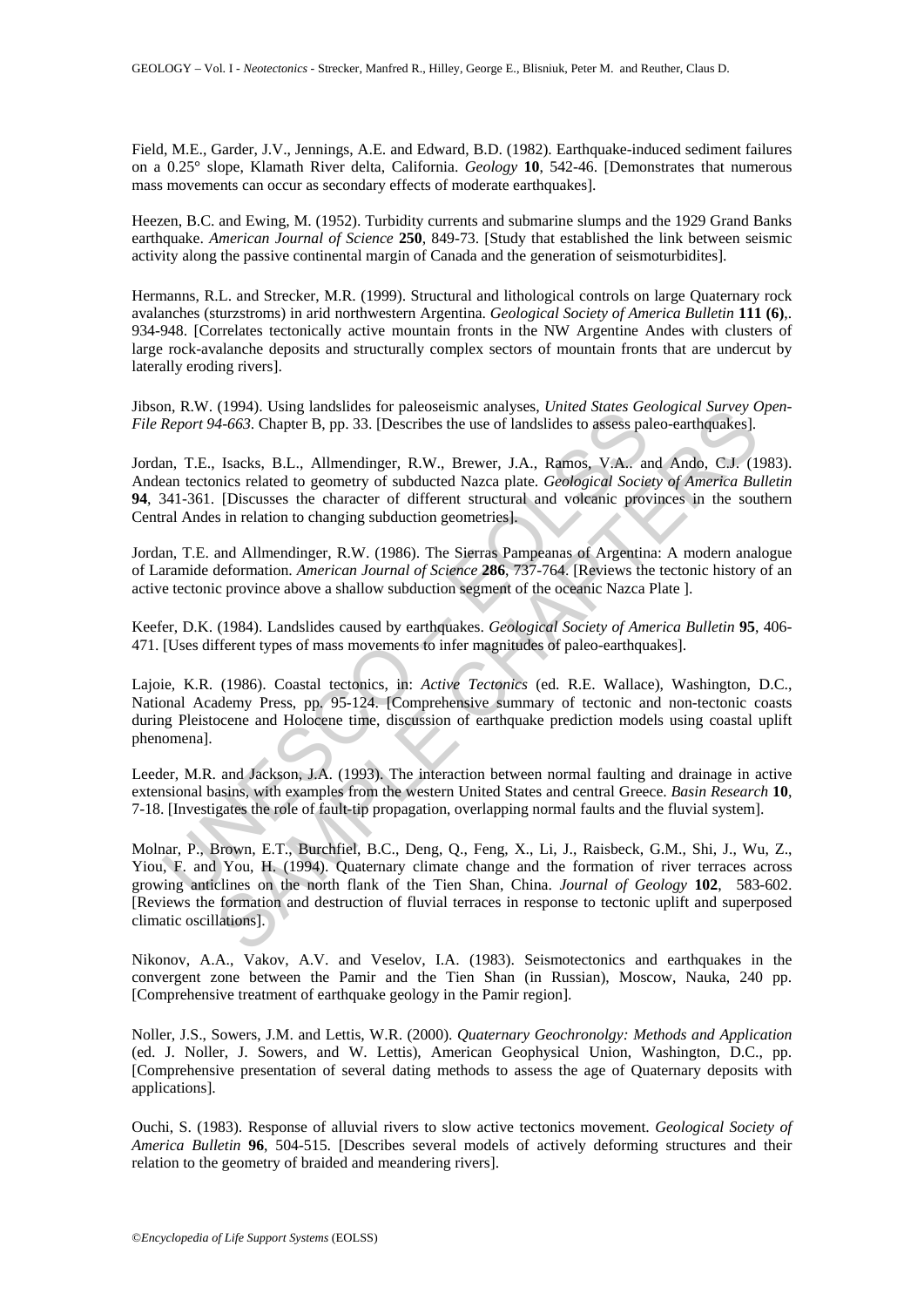Pierce, K.L. and Morgan, L.A. (1992). The track of the Yellowstone hot spot, volcanism faulting and uplift, in: Regional Geology of Eastern Idaho and Western Wyoming (ed. P.K. Link, M.A. Kuntz, and L.B. Platt). *Geological Society of America Memoir* **179**, 1-54. [Summary of the most important features of the Yellowstone hotspot and its bearing on the regional geological evolution].

Reilinger, R.E., Oliver, J.E., Sanford, A. and Balazs, E. (1980). New measurements of crustal doming over the Socorro magma body, New Mexico. *Geology* **8**, 291-295. [Documents surface uplift in the Rio Grande Rift related to magmatic anomalies over the Socorro bright spot].

Rockwell, T.K., Keller, E.A., Clark, M.N. and Johnson, D.L. (1984). Chronology and rates of faulting of Ventura River terraces, California. *Geological Society of America Bulletin* **95**, 1466-1474. [Reviews the history of river terraces in an actively deforming anticline].

Schumm, S. A., Dumont, J. F. and Holbrook, J. M. (2000) *Active Tectonics and Alluvial Rivers.* Cambridge University Press. [Discusses the principles of drainage-pattern evolution in tectonically active environments with experimental results and field examples].

Seeber, L. and Gornitz, V. (1983). River profiles along the Himalayan arc as indicators of active tectonics. *Tectonophysics* 92, 335-67. [Discusses longitudinal profile development of Himalayan rivers in response to tectonic deformation].

Shreve, R.L. (1966). Sherman landslide, Alaska. *Science* **154**, 1639-43. [Documents the generation of a large rock avalanche by the great Alaska earthquake in 1964].

Strecker, M.R., Cerveny, P., Bloom, A.L. and Malizia, D. (1989). Late Cenozoic tectonism and landscape development in the foreland of the Andes: Northern Sierras Pampeanas (26°-28°S), Argentina. *Tectonics* **8**, 517-534. [Investigates the relationship between neotectonics and the formation and destruction of pediments].

Strecker, M.R., Frisch, W., Hamburger, M.W., Ratschbacher, L., Semiletkin, S., Zamoruyev, A. and Sturchio, N. (1995). Quaternary deformation in the eastern Pamirs, Tadzhikistan and Kyrgyzstan. *Tectonics* **14**, 1061-1079. [Documents coeval thrusting, normal, and strike-slip faulting in the Pamir orogen].

bruge University Tress, [Dissuess are pinniples of the dinept solution<br>comments with experimental results and field examples].<br>
er, L. and Gomitz, V. (1983). River profiles along the Himalayan are a<br>
nics. *Tectonophysics* mversisty Press, LDscusses the principles of training<br>e-pattern volution in tectonically a<br>with experimental results and field examples].<br>
And Gornitz, V. (1983). River profiles along the Himalayan are as indicators of *a* Strecker, M.R., Hilley, G., Arrowsmith, J R., and Coutand, I. (2003). Differential structural and geomorphic mountain-front evolution in an active continental collision zone: the NW Pamir, southern Kyrgyzstan. Geological Society of America Bulletin, **115**, 166-181 [Investigates the interplay between rangefront tectonics and superposed surface processes in areas characterized by various stages of collision and rangefront approachment].

Streeter, S.S. and Shackleton, N.J. (1979). Paleocirculation of the deep North Atlantic: 150000-year record of benthic foraminifera and oxygen-18. *Science* **203**, 168-171. [Evaluates the relationship between Pleistocene temperature changes and variations in the oxygen-isotope record of foraminifera].

Schwartz, D.P. and Coppersmith, K.J. (1984). Fault behavior and characteristic earthquakes: examples from the Wasatch and San Andreas fault zones. *Journal of Geophysical Research* **89**, 5681-5698. [Study that suggests that fault segments rupture with characteristic earthquakes where strain accumualtes in predictable pattern].

Trauth, M. Deino, A. and Strecker, M.R. (2001). Response of the East African climate to orbital forcing during the Eemian interglacial. *Geology* **29**, 499-502. [Links long-term fluctuations in African lake levels with variations in the temporal and spatial distribution of solar radiation].

Yeats, R.S., Sieh, K. and Allen, C.R. (1997). *The Geology of Earthquakes*. New York, Oxford University Press, pp. 568. [A comprehensive textbook on methods and principles of assessing the geological assessment of seismically active regions].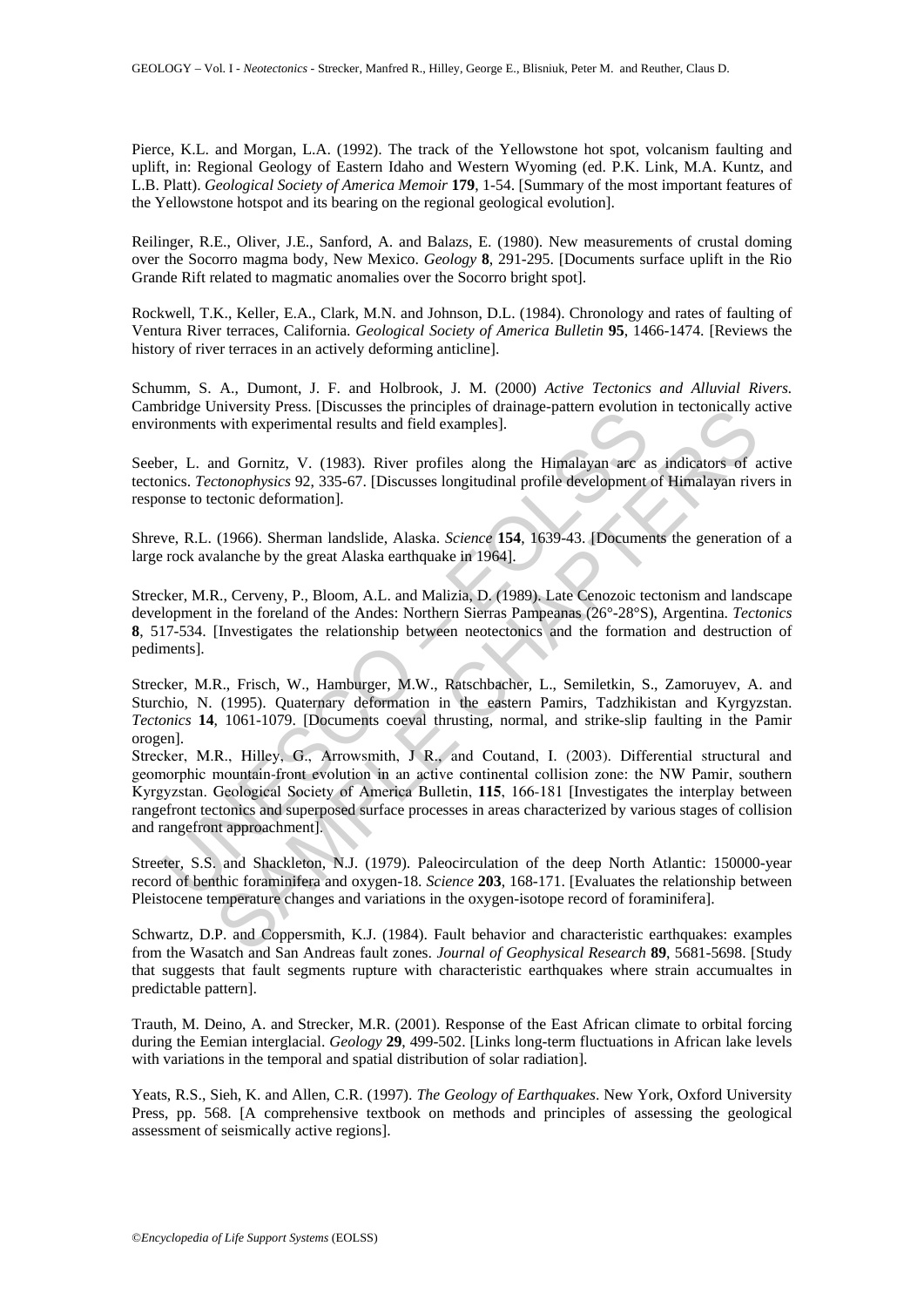## Paleoseismology

Adams, J. (1984). Active deformation of the Pacific Northwest continental margin. *Tectonics* **3**, 449-472. [Uplift study of the Oregon and Washington coast using benchmarks].

Bezerra, F. H.R. (2000) Neotectonic movements in NE Brazil: implications for a preliminary seismichazard assessment. Rev. Brasileira de Geociencias **30**, 562-564 [Uses liquefaction phenomena in Quaternary sediments to infer paleo-earthquakes for the passive margin region of NE Brazil].

Buddemeier, R.W. and Taylor, F.W. (2000). Sclerochronolgy in: *Quaternary Geochronology: Methods and Application* (ed. J. Noller, J. Sowers, and W. Lettis), American Geophysical Union, pp. 25-40. [An up-to-date treatment of using coral growth patterns for paleoseismologic studies].

Camelbeeck, T. and Meghraoui, M. (1998). Geological and geophysical evidence for large paleoearthquakes with surface faulting in the Roer Graben (northwest Europe). *Journal Geophysical International* **132**, 347-362. [Documents paleoearthquakes with surface ruptures for the first time in this part of Europe].

Jacoby, G.C. (2000). Dendrochronology, in: *Quaternary Geochronolgy: Methods and Application* (ed. J. Noller, J. Sowers, and W. Lettis), American Geophysical Union, pp. 11-20. [A detailed account of dendrochronology and its use in paleoseismologic studies].

Jacoby, G.C., Williams, P.L. and Buckley, B.M. (1992). Tree ring correlation between prehistoric landslides and abrupt tectonic events in Seattle, Washington. *Science* **258**, 1621-1623. [Documents the relationship between earthquake faulting, landsliding, and changes in tree-ring growth patterns].

McCalpin, J.P. (1996). *Paleoseismology.* London, Academic Press, pp. 588. [A comprehensive textbook on the field of paleoseismology].

bratthquakes with surface faulting in the Roer Graben (northwest Europe).<br>
Interioral 132, 347-362. [Documents paleoearthquakes with surface ruptures for<br>
foliverel.<br>
In Surface 1120. 2000). Dendrochronology, in: Quaternar Also, 31, 347-362. [Documents paleocaring into Rock Europe). *Journal Geophy*<br>
132, 347-362. [Documents paleocarthquakes with surface ruptures for the first time in<br>
132, 347-362. [Documents paleocarthquakes with surface r Obermeier, S.F., Martin, J.R., Frankel, A.D., Youd, T.L., Munson, P.J., Munson, C.A. and Pond, E.C. (1993). Liquefaction evidence for one or more strong Holocene earthquakes in the Wabash Valley of southern Indiana and Illinois with a preliminary estimate of magnitude. *United States Geological Survey Prof. Paper* **1536**, 27. [Uses liquefaction features to document paleoearthquakes in the stable continental interior of the United States].

Sieh, K.E. (1978). Prehistoric large earthquakes produces by slip on the San Andreas fault at Pallet Creek, California. *Journal of Geophysical Research* **83**, 3907-3939. [Classic trenching study along the San Andreas Fault].

Sieh, K.E. (1981). A review of geological evidence for recurrence times for large earthquakes, in: Earthquake Prediction, An International Review (ed. D.W. Simpson and P.G. Richards). *Maurice Ewing Series* 4, 181-207. American Geophysical Union, Washington, DC. [Uses trenching information and other geological data to infer paleoearthquake activity along San Andreas Fault].

Stahle, D.W., VanArsdale, R.B. and Cleaveland, M.K. (1992). Tectonic signal in bald-cypress trees at Reelfoot Lake, Tennessee. *Seismological Research Letters* **63**, 439-447. [Uses tree rings to assess paleoearthquakes].

Taylor, R.W., Frohlich, C., Lecolle, J. and Strecker, M. (1987). Analysis of partially emerged corals and reef terraces in the Central Vanuatu Arc: Comparison of contemporary coseismic and nonseismic with Quaternary vertical movements. *Journal of Geophysical Research* **92**, 4905-4933. [Describes the seismotectonic segmentation of the Vanuatu island arc based on differentially uplifted coral terrace sequences].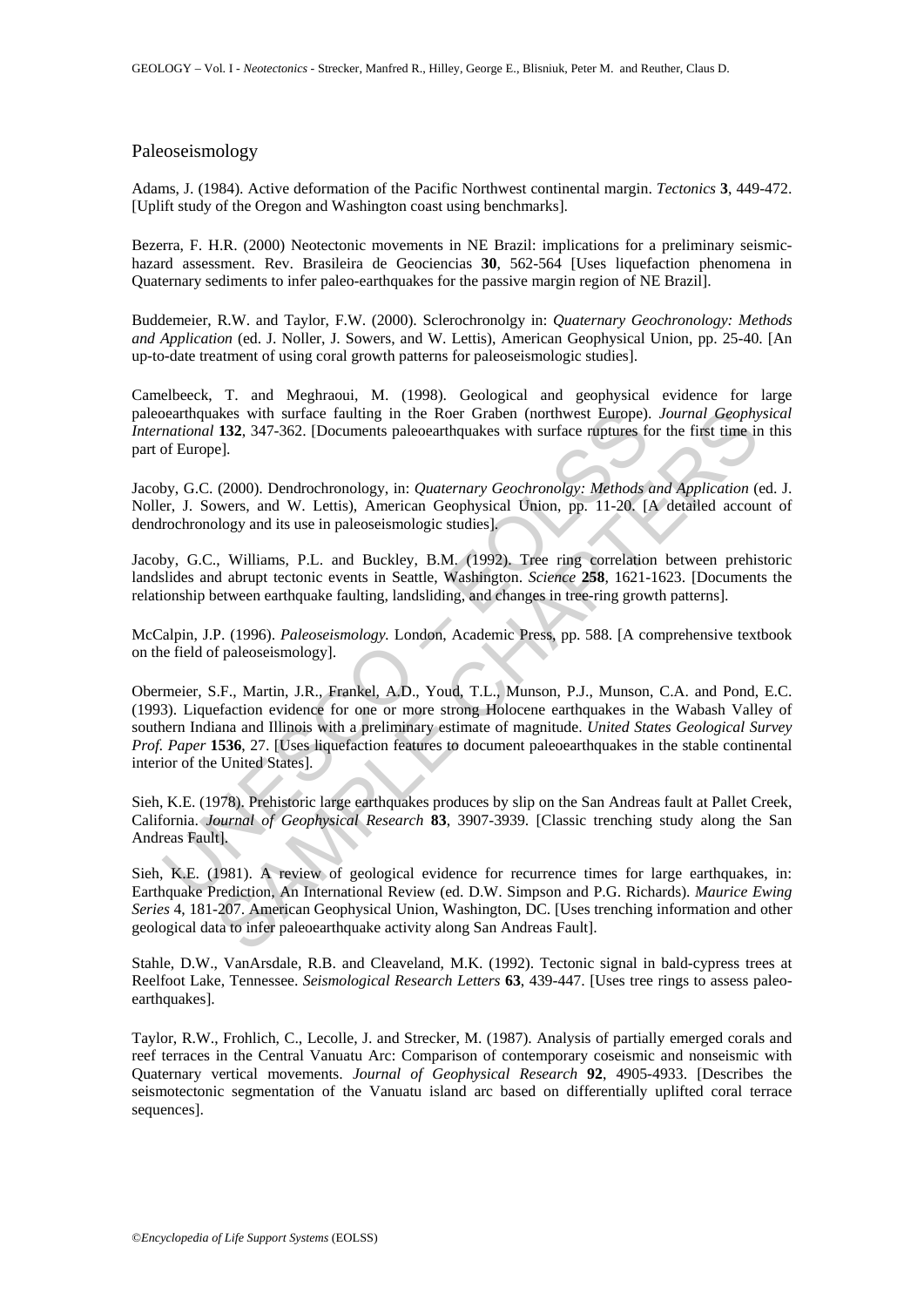Tuttle, M.P. and Seeber, L. (1991). Historic and prehistoric earthquake-induced liquefaction in Newbury, Massachusetts. *Geology* **19**, 594-597. [Utilizes liquefaction features in the eastern United States to document paleoseismologic activity].

Vanneste, K., Verbeeck, K., Camelbeeck, T., Paulissen, E., Meghraoui, M., Renardy, F., Jongmans, D. and Frechen, M. (2001). Surface-rupturing history of the Bree fault scarp, Roer Valley graben: Evidence for six events since the late Pleistocene. *Journal of Seismology* **5**, 329-359. [Provides a chronology of of pre-historic surface faulting in the Lower Rhine embayment].

Vanneste, K. and Veerbeck, K. (2001). Paleoseismological analysis of the Rurrand fault near Zülich, Roer Valley Graben, Germany: coseismic or aseismic faulting history? *Geologie en Mijnboow* **80**, 223-237. [Addresses the problems of correctly assessing colluvial wedges in paleoseismology].

Wallace, R.E. (1986). Overview and recommendations, in: *Active Tectonics* (ed. R.E. Wallace), Washington, D.C., National Academy Press, pp. 3-19. [Introduction to a comprehensive review of active tectonic studies and various methodologies to evaluate active deformation features].

Yeats, R.S., Sieh, K. and Allen, C.R. (1997). *The Geology of Earthquakes*. New York, Oxford University Press, pp. 568. [A comprehensive textbook on methods and principles of assessing the geological assessment of seismically active regions ].

### Archeoseismology

Ambraseys, N.N. and Barazangi, M. (1989). The 1759 earthquake in the Bekaa Valley: implications for earthquake hazard assessment in the eastern Mediterranean region. *Journal of Geophysical Research* **94**, 4007-13. [Comprehensive study of deformation observed in man-made structures ].

Korjenkov A. M. and Mazor, E. (1999a). Seismogenic origin of the ancient Avdat ruins, Negev desert, Israel. *Natural Hazards* **18 (3)**, 193-226. [Uses fracture patterns and rotations of stone walls to infer paleo-seismic activity].

Korjenkov A. M. and Mazor, E. (1999b). Earthquake characteristics reconstructed from archeological damage patterns: Shivta, the Negev Desert, Israel. *Israel Journal of Earth Science* **48**, 265-282. [Defines earthquake parameters from tilted, collapsed, and rotated stone walls in Roman ruins].

inc studies and various methodologies to evaluate active deformation features]<br>s, R.S., Sieh, K. and Allen, C.R. (1997). *The Geology of Earthquakes*. New Yes, pp. 568. [A comprehensive textbook on methods and principles o Example the statemy restained to evaluate active deformation features).<br>
Example the Mallen, C.R. (1997). The Geology of Earthquakes. New York, Oxford Universe Side, 1A comprehensive textbook on methods and principles of Nur, A. and Hagai, R. (2000). Armageddon's earthquakes in *Tectonic Studies of Asia and the Pacific Rim* (ed. W.G. Ernst, and R.G. Coleman), International Book Series, 3, Columbia, MD, USA, Bellwether Publishing for the Geological Society of America, pp. 44-53. [Uses ruins in the Near East to assess paleoearthquakes].

Vita-Finzi, C. (1986). *Recent Earth Movements: an Introduction to Neotectonics*. London, Academic Press, pp. 226. [Presents examples of archaeological evidence for paleo-earthquakes].

### Geodesy

Avouac, J.-P. and Tapponnier, P. (1993). Kinematic model of active deformation in central Asia. *Geophysical Research Letters* **20 (10)**, 895-898. [Summarizes GPS data (global positioning system) in central Asia and explains long-term deformation patterns of crustal blocks in the India-Eurasia collision zone].

Barka, A. (1999). The 17 August 1999 Izmit earthquake. *Science* **285**, 1858-1859. [Describes the geodynamic situation for the North Anatolian Fault].

Bürgmann, R., Segall, P., Lisowski, M. and Svarc, J. L. (1997). Postseismic strain following the Loma Prieta earthquake from repeated GPS measurements. *Journal of Geophysical Research B* **102**, 4,933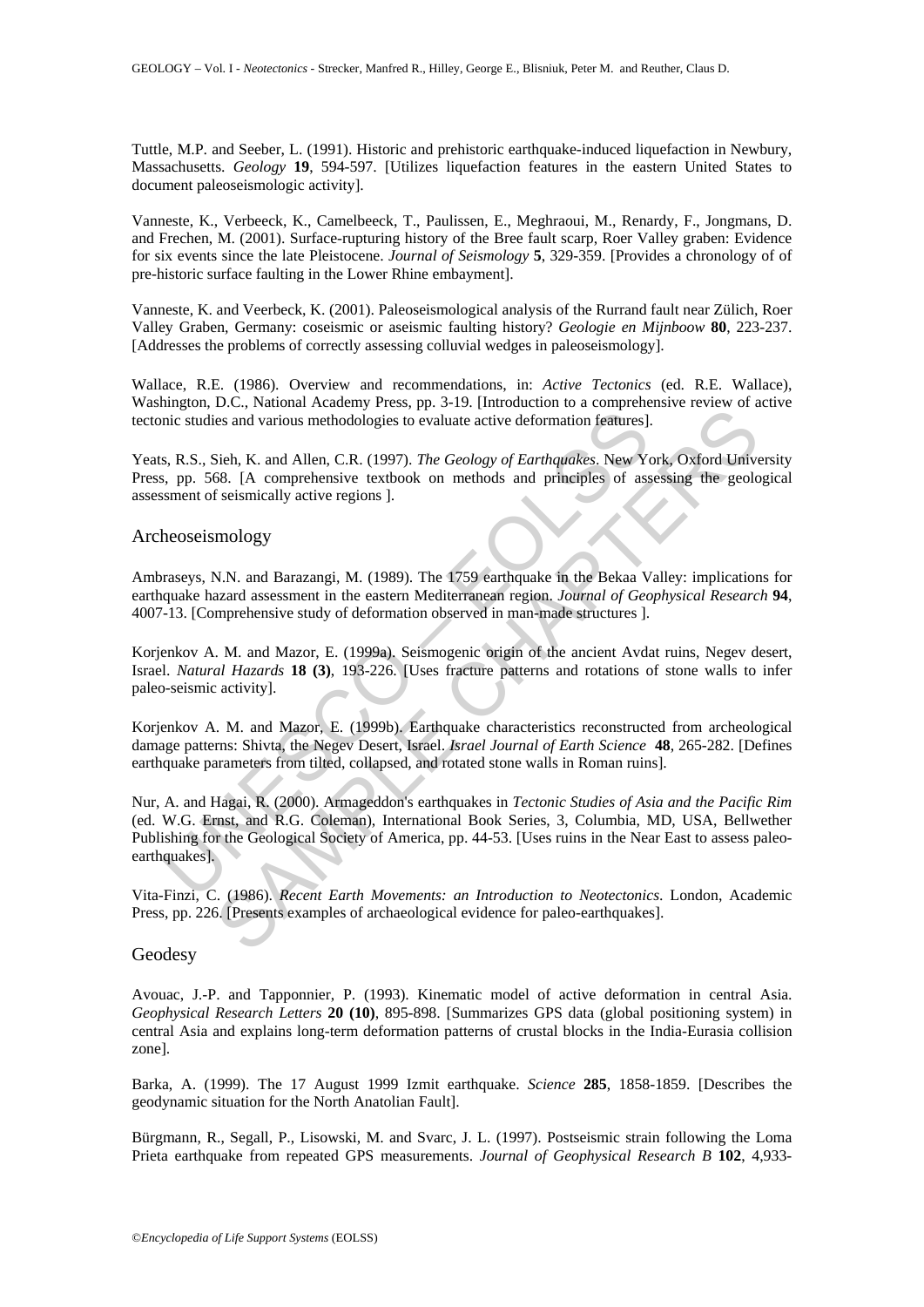4,955. [Study documenting crustal deformation following the 1989 Loma Prieta Earthquake in California, U.S.A. using Global Positioning System surveying methods.].

Bürgmann, R., Sukhatme, J. and Fielding, E. (1998). Slip along the Hayward fault, California, estimated from space-based synthetic aperture radar interferometry. *Geology* **25**, 559-562. [This research uses SAR interferometric techniques to estimate the horizontal slip rate on the Hayward fault based on range-change measurements].

Bürgmann, R., Kogan, M. Levin, V., Hilley, G. E., Steblov, G., and Apel, E. (2005). Interseismic coupling and asperity distribution along the Kamchatka subduction zone, Journal of Geophysical Research, Solid Earth **110**, B07405, doi:10.1029/2005JB003648. [This study uses surface geodetic measurements to infer interseismic coupling within the Kamchatka subduction zone. The study also uses numerical models to understand how past earthquakes may represent locked asperities along the subduction plane]

Bürgmann, R., Hilley, G. E., and Ferretti, A. (2006). Resolving Vertical Tectonics in the San Francisco Bay Area from Permanent Scatterer InSAR and GPS Analysis, Geology, in press (April 2006). [This study combines GPS and InSAR methods to image, in high resolution, the active deformation within the San Francisco Bay area. Deformation results from a combination of tectonic and non-tectonic processes and can image even low (~0.5 mm/yr) uplift and subsidence rates that could not be imaged by GPS alone]

mann, R., Hilley, G. E., and Ferretti, A. (2006). Resolving Vertical Tectonic<br>Area from Permanent Scatterer InSAR and GPS Analysis, Geology, in pre-<br>
r combines GPS and InSAR methods to image, in high resolution, the activ t., Hilley, G. E., and Ferretti, A. (2006). Resolving Vertical Tectonics in the San Fram<br>m Permannet Scatterr InSAR med GPS Analysis, Gcology, in press (April 2006).<br>Inses GPS and InSAR methods to image, in high resolution Friedrich, A. M., B. P. Wernicke, N. A. Niemi, R. A. Bennett, and J. L. Davis (2003). Comparison of geodetic and geologic data from the Wasatch region,Utah, and implications for the spectral character of Earth deformation at periods of 10 to 10 million years. *Journal of Geophysical Research* **108**, 2199, doi:10.1029/2001JB000682. [This paper includes a review of methods used to determine fault slip rates on a variety of time scales and discusses their significance in recording deformation].

Hilley, G. E., Bürgmann, R., Ferretti, A., Novali, F., and Rocca, F. (2004). Dynamics of slow-moving landslides from Permanent Scatterer Analysis. Science **304**, 1952—1954. [This study uses InSAR methods to image the location and seasonal movement of slow moving landslides located in the vicinity of the Hayward Fault. This study documents slide motion and its response to both climatic factors as well as tectonically generated seismic shaking]

Hilley, G. E., Bürgmann, R., Zhang, P.-Z., and Molnar, P. (2005). Bayesian inference of plastosphere viscosities near the Kunlun Fault, northern Tibet, Geophysical Research Letters **32**, doi:10.1029/2004GL021658, L01302 [This paper combines geodetic measurements of crustal movements with geologic estimates of fault slip rates to estimate Tibetan crustal rheology].

Larson, K. M., Buergmann, R., Bilham, R. and Freymueller, J. T. (1998). Kinematics of the India-Eurasia collision zone from GPS measurements. *Journal of Geophysical Research* **104**, 1077-1093. [As quoted in text].

Lisowski, M., Savage, J. C. and Prescott, W. H. (1991). The velocity field along the San Andreas Fault in central and southern California. *Journal of Geophysical Research* **96**, 8,269-8,389. [Study that merged trilateration data throughout the length of the central and southern San Andreas Fault to understand fault behavior over geodetic time-scales].

Massonnet, D., Rossi, M., Carmona, C., Adragna, F., Peltzer, G., Feigl, K. and Rabaute, T. (1993). The displacement to the Landers earthquake mapped by radar interferometry. *Nature* **364**, 138-142. [Describes the use of synthetic aperture radar in satellite-based geodesy to determine changes on the earth's surface].

McCaffrey, R. and Nabelek, J. (1998). Role of oblique convergence in the active deformation of the Himalayas and southern Tibet plateau. *Geology* **26**, 691-694. [Explains normal faulting in the Himalayan arc by partitioning of convergence into arc normal and arc parallel components].

Molnar, P. and Gipson, J.M. (1994). Very long baseline interferometry and active rotations of crustal blocks in the western Transverse Ranges, California. *Geological Society of America Bulletin* **106**, 595- 606. [Application of VLBI methods to crustal deformation in southern California.].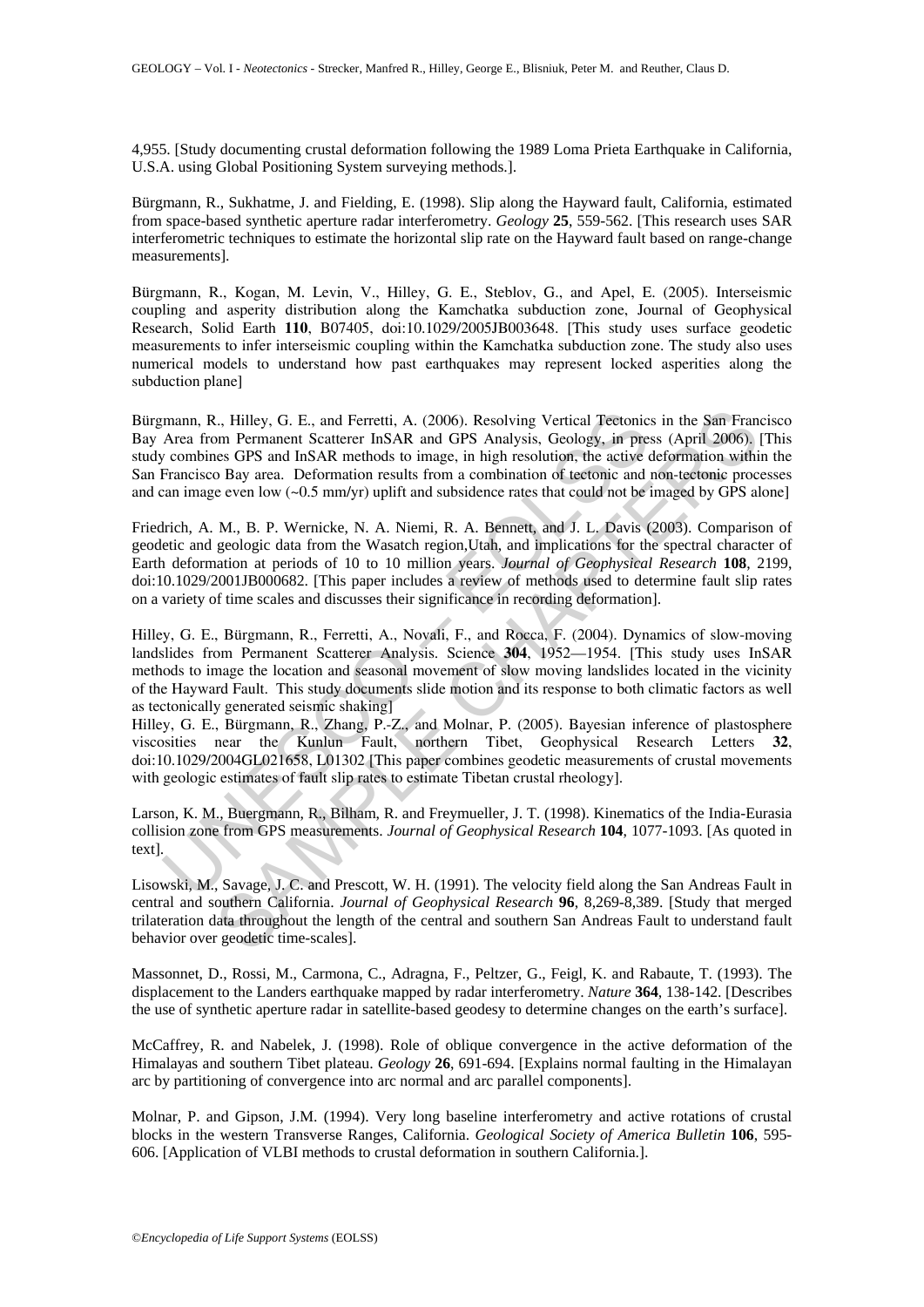Reilinger, R.E., Oliver, J.E., Sanford, A. and Balazs, E. (1980). New measurements of crustal doming over the Socorro magma body, New Mexico. *Geology* **8**, 291-295. [Documents surface uplift in the Rio Grande Rift related to magmatic anomalies over the Socorro bright spot].

Ryan, J. W., Clark, T. A., Ma, C., Gordon, D., Capprette, D. S. and Himwich, W. E. (1993). Global scale tectonic plate motions measured with CDP VLBI data. *American Geophysical Union Geodynamics Series* **23**, 37-49. [Application of VLBI methods to study relative plate motions.].

Savage, J. C. and Lisowski, M. (1994). Strain accumulation north of Los Angeles, California, as a function of time, 1977-1992. *Geophysical Research Letters* **21**, 1,173-1,176. [Repeated survey geodetic study to document interseismic plate deformation in southern California.].

Segall, P. and Davis J. L. (1997). GPS applications for geodynamics and earthquake studies, *Annual Review of Earth and Planetary Sciences* **25**, 301-336. [Review article on the use of Global Positioning System surveying techniques to study earthquakes and plate deformation.].

Snay, R. A., Neugebauer, H. C. and Prescott, W. H. (1991). Horizontal deformation associated with the Loma Preita earthquake. *Bulletin of the Seismological Society of America* **81**, 1,647-1,659. Trilateration measurements were used to constrain the coseismic deformation field associated with the 1989 Loma Prieta earthquake in northern California.].

### Numerical modeling

Bilham, R. and King, G. (1989). The morphology of strike-slip faults: Examples from the San Andreas Fault, California. *Journal of Geophysical Research B* **94**, 10,204-10,216. [Study examining the effect of differences in fault slip and geometry on surface displacements].

Hanks, T.C. and Schwartz, D.P. (1987). Morphologic dating of the pre-1983 fault scarp on the Lost River Fault at Doublespring Pass Road, Custer County, Idaho. *Bulletin of the Seismological Society of America* **77 (3)**, 837-846. [Classic study of diffusion scarp dating to paleoseismic site where independent age control exists from paleoseismic excavations].

I. R. A., Neugebauer, H. C. and Prescott, W. H. (1991). Horizontal deformation-<br>and Preia earthquake. Bulletin of the Seismological Society of America 81, 1,6<br>are neutron as results and the Seismological Society of America *ying examinguos to study variaplantss and pinks decorrination.*<br>
Neugebauce, H. C. and Prescott, W. H. (1991). Horizontal deformation associated with<br>
a carringuate. *Bulletin of the Seismological Society of America* **S1** Hilley, G.E., Arrowsmith, J.R. and Stone, E.M. (2001). Inferring Segment Strength Contrasts and Boundaries along Low-Friction Faults Using Surface Offset Data, with an Example from the Cholame-Carrizo Segment Boundary along the San Andreas Fault, Southern California. *Bulletin of the Seismological Society of America* **91**, 427-440. [Modelling and data analysis study that was used to infer strength contrasts between different segments of the San Andreas Fault.].

Hilley, G. E., Strecker, M. R. (2005). Processes of oscillatory basin filling and excavation in a tectonically active orogen: Quebrada del Toro Basin, NW Argentina. Bulletin, Geological Society of America **117**, 887-901. [This study uses a combination of field observations and analytical models to understand how tectonic processes lead to the hydrologic isolation of basins along the margins of plateaus.]

Hilley, G. E., Blisniuk, P., and M. R. Strecker (2005). Mechanics and erosion of basement-cored uplift provinces, Journal of Geophysical Research, Solid Earth **110**, B12409, doi:10.1029/2005JB003704. [This study uses analytical models of deformation in basement-cored uplift provinces to understand how deformation in these areas may be influenced by lithostatic loading and erosional processes.]

Hilley, G. E., Strecker, M. R., and Ramos, V. A. (2004). Growth and erosion of fold-and-thrust belts, with an application to the Aconcagua Fold-and-Thrust Belt, Argentina. Journal of Geophysical Research, Solid Earth **109**, doi:10.1029/2002JB002282. [This study uses observations of the kinematics of the Aconcagua fold-and-thrust belt with numerical models to understand how tectonic processes may be coupled to erosional processes.]

Hilley, G. E., and Strecker, M. R. (2004). Steady-state erosion of Critical Coulomb Wedges with applications to Taiwan and the Himalaya. Journal of Geophysical Research, Solid Earth **109**,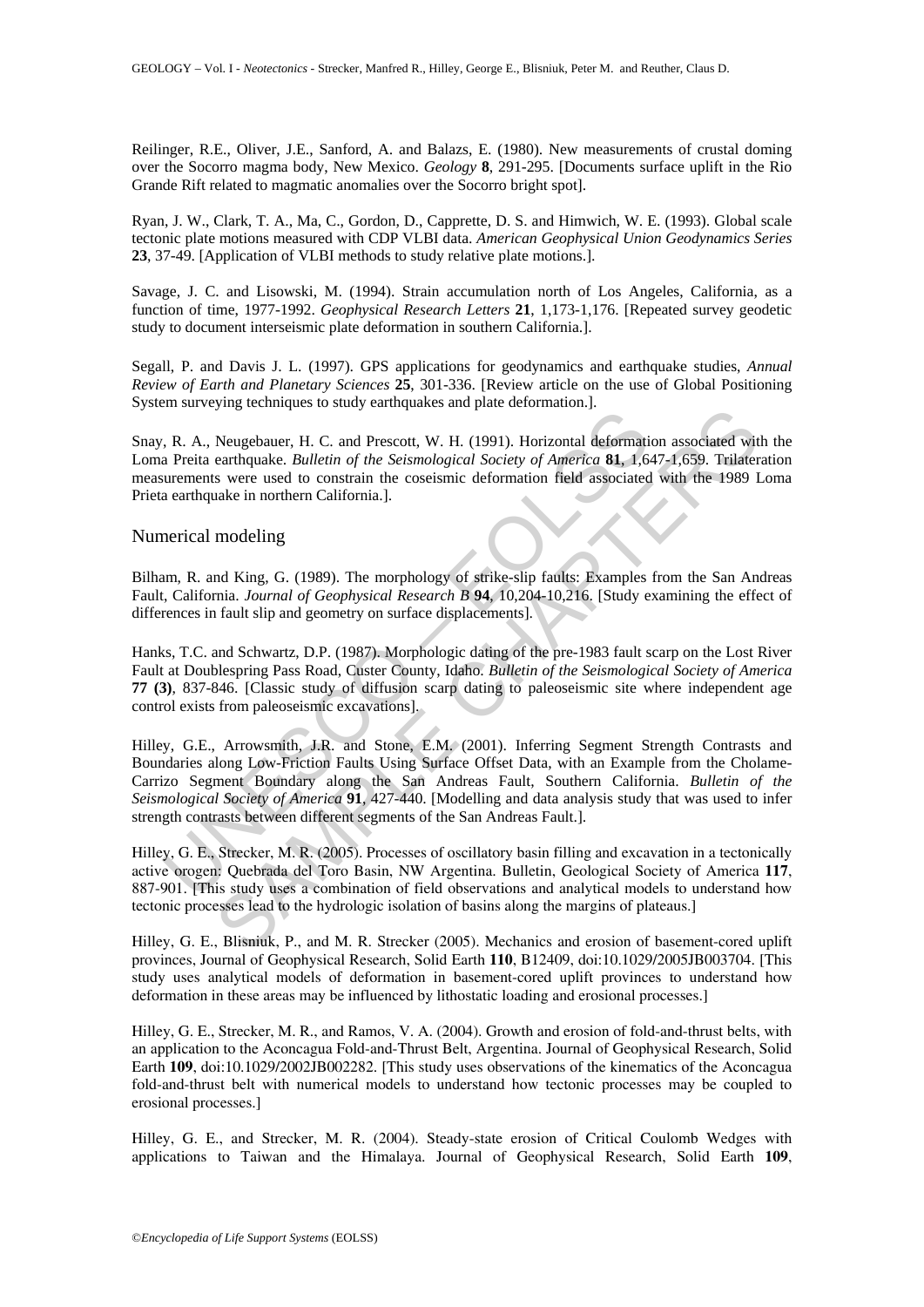doi:10.1029/2002JB002284. [This study uses observations of the geometries of the Himalayas and Taiwan orogenic belts with analytical models to estimate the erosional conditions necessary to produce this geometry.]

Roy, M. and Royden, L.H. (2000a). Crustal rheology and faulting at strike-slip plate boundaries; 1, An analytic model. *Journal of Geophysical Research B* **105**, 5583-5597. [Analytic solutions for examining failure in the upper crust due to plate boundary shear.].

Roy, M. and Royden, L.H. (2000b). Crustal rheology and faulting at strike-slip plate boundaries; 2, Effects of lower crustal flow. *Journal of Geophysical Research* **105**, 5599-5613. [Numerical modelling study investigating widening of deformation zone in the upper crust due to lower-crustal flow].

Royden, L.H. (1996). Coupling and decoupling of crust and mantle in convergent orogens: Implications for strain partitioning in the crust. *Journal of Geophysical Research* **101**, 17,679-17,705. [Analytical modelling study that investigates the effect of crustal-mantle decoupling on upper-crustal structure.].

The R. R. Hilly G. E., and Strecker, M. R. (2003). Formation dinerated by arises by midity-limited bedrock incsion, Journal of Geophysical Research, S. b) 0.1029/2002JB001883. [This paper studies the transition from intern by Juan Investigates the critection tradition and the decoupling on epper cream statedarise.]<br>
Hillely G. E., and Streecker, M. R. (2003). Formation of internally-drained contracts.]<br>
2002JB001883. [This paper studies the Sobel, E. R., Hilley G. E., and Strecker, M. R. (2003). Formation of internally-drained contractional basins by aridity-limited bedrock incision, Journal of Geophysical Research, Solid Earth **108**, 2344, doi:10.1029/2002JB001883. [This paper studies the transition from internal to external drainage, the factors that control this transition, and the potential impacts on orogen-wide deformation patterns.]

Thomas, A.L. (1993). Poly3D: A three-dimensional, polygonal element, displacement discontinuity boundary element computer program with applications to fractures, faults and cavities in the Earth's crust: M. Sc. Thesis, Stanford University, Stanford, CA. [Master's thesis that contains computer code for the Poly3D boundary element model.].

Willett, S.D. and Beaumont, C. (1994). Subduction of Asian lithospheric mantle beneath Tibet inferred from models of continental collision. *Nature* **369**, 642-645. [Modelling study showing the impact of lower-crustal boundary conditions on topography and upper-crustal structure.].

Willett, S.D. (1999). Orogeny and orography: The effects of erosion on the structure of mountain belts. *Journal of Geophysical Research* **104**, 28,957--28,981. [Modelling study that demonstrates the effects of erosion and orography on topographic and exhumational structure of active subduction margins].

Neotectonic movements and climate patterns

Alonso, R.N., Jordan, T.E., Tabbutt, K.T. and Vandervoort, D.S. (1991). Giant evaporites of the Neogene central Andes. *Geology* **19**, 401-404. [Provides evidence for the onset of aridification in the Puna Plateau of the southern Central Andes related to uplift of the Eastern Cordillera].

Bangs, N.L. and Cande, S.C. (1997). Episodic development of a convergent margin inferred from structures and processes along the southern Chile margin. *Tectonics* **16**, 489-503. [Documents that the current acretionary episode in the Chile trench is linked to the Pleistocene glaciation, whereas older glacigenic deposits were removed by trench erosion].

Blisniuk, P.M., Hacker, B.R., Glodny, J., Ratschbacher, L., Bi, S., Wu, Z., McWilliams, M.O. and Calvert, A. (2001). Normal faulting in central Tibet since at least 13.5 Myr ago. *Nature* **412**, 628-632. [Presents the first age constraints on normal faulting in the interior of the Tibetan plateau, and discusses their implications for Tibet's elevation history ].

Blisniuk, P.M. and Stern, L.A. (2006). Stable isotope altimetry: a critical review. American Journal of Science, in press [Reviews the use of isotopic composition of modern precipitation and that of authigenic minerals in paleosols in paleo-topography assessments].

Brook, E.J., Brown, E.T., Kurz, M.D., Ackert, R.P. Jr., Raisbeck, G.M., and F. Yiou (1995). Constraints on age, erosion, and uplift of Neogene glacial deposits in the Transantarctic Mountains determined from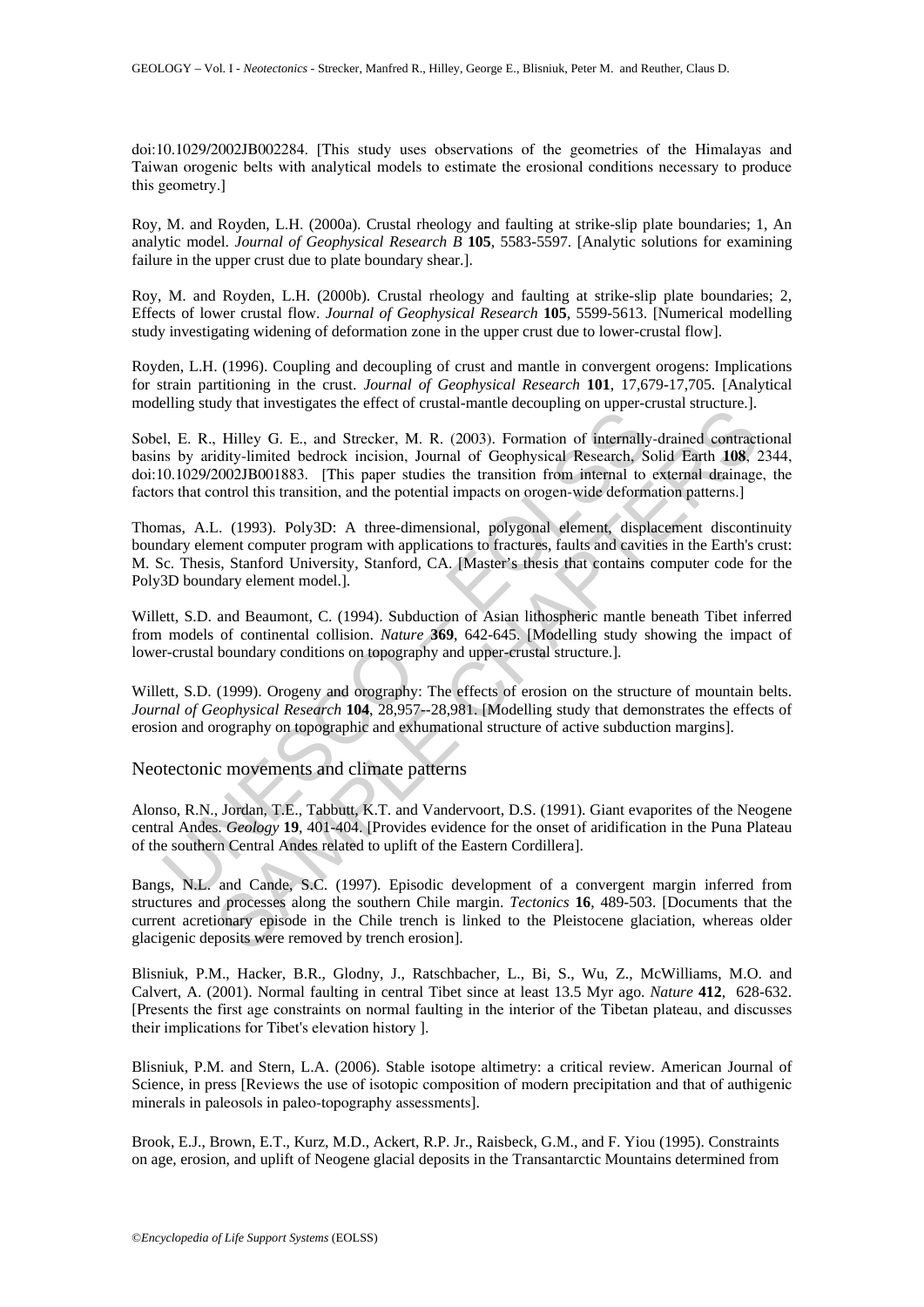*in situ* cosmogenic 10Be and 26Al. *Geology* **23**, 1063-1066. [Illustrates how cosmogenic nuclides can be used to crudely constrain surface elevation histories ].

Cerling, T.E. (1997). Late Cenozoic vegetation change, atmospheric CO<sub>2</sub> and tectonics, in: *Tectonic Uplift and Climate Change* (ed. W.F. Ruddiman), New York, Plenum Press, pp. 313-327. [Describes the use of stable carbon and oxygen isotopes in assessing paleoecological conditions].

Chamberlain, C.P., Poage, M.A., Craw, D., and R.C. Reynolds, (1999). Topographic development of the Southern Alps recorded by the isotopic composition of authigenic clay minerals, South Island, New Zealand. *Chemical Geology* **155**, 279-294. [Describes how the formation of an orographic rainshadow can be reconstructed from oxygen isotopes in pedogenic minerals].

Forest, C.E., Wolfe, J.A., Molnar, P., and K.A. Emanuel, (1999). Paleoaltimetry incorporating atmospheric physics and botanical estimates of paleoclimate. *Geol. Soc. Am. Bull.* **111**, 497-511. [Describes a method to estimate paleoaltitude from fossil plant leaf physiognomies and assumptions on atmospheric physics].

cribes a method to estimate paleoalititude from fossil plant lear physiognomic<br>spheric physics].<br>ione, C.N., Quade, J., DeCelles, P.G. and English, N.B. (2000). Predicting p<br>for Elimalaya from  $\partial^{18}O$  vs. altitude gradie method to estimate palecalitiude from fossil plant leaf physiognomies and assumption<br>enhysics].<br>SN, Quade, J., DeCelles, P.G. and English, N.B. (2000). Predicting paleoelevation of<br>N.N. Quade, J., DeCelles, P.G. and Engli Garzione, C.N., Quade, J., DeCelles, P.G. and English, N.B. (2000). Predicting paleoelevation of Tibet and the Himalaya from ∂18O vs. altitude gradients in meteoric water across the Nepal Himalaya. *Earth and Planetary Science Letters***183**, 215-229. [A reconstruction of Miocene paleo-elevation in the Himalayas, based on oxygen isotope analysis of pedogenic carbonate].

Gregory-Wodzicki, K.M. (2000). Uplift history of the Central and Northern Andes: A review. *Geological Society of America Bulletin* **112**, 1091-1105. [Presents paleobotanical evidence to constrain uplift history of the Andes].

Haselton, K., Hilley, G. and Strecker, M.R. (2002). Controls on mountain glaciation and paleoclimate implications: evidence for stable climatic patterns in the southern Central Andes. *Journal of Geology* **110**, 211-226. [Analyzes different glaciation parameters in the southern Central Andes and concludes that westerlies did not shift northward significantly during multiple Pleistocene glaciations].

Haug, G. H. and Tiedemann, R. (1998). Effect of the formation of the Isthmus of Panama on Atlantic Ocean thermohaline circulation. *Nature* **393**, 673-676. [Presents detailed evidence on the establishment of the Panama landbridge]

.Hay, W.W. (1996). Tectonics and Climate. *Geologische Rundschau* **85**, 409-437. [Discusses the relationships between uplift, atmospheric circulation patterns, and the hydrologic cycle].

Hoffmann, J.A.J., (1975). *Atlas Climatico de America del Sur*. World Meteorological Organization. [Presents all aspects of present climate conditions of South America].

Kleinert, K. and Strecker, M.R. (2001). Changes in moisture regime and ecology in response to late Cenozoic orographic barriers: the Santa Maria Valley, Argentina. *Geological Society of America Bulletin*  **113**, 728-742. [Assessment of the aridification in NW Argentine intramontane basins using stable C and O isotopes in soil carbonates].

Kutzbach, J.E., Guetter, P.J., Ruddiman, W.F., and W.L. Prell. (1989.) Sensitivity of climate to Late Cenozoic uplift in southern Asia and the American West: numerical experiments. *Journal of Geophysical Research* **94 (D15)**, 18393-18407. [Examines the role of tectonic uplift in generating high surface area to trigger monsoonal circulation].

Mercer, J.H. (1983). Cenozoic Glaciation in the Southern Hemisphere. *Annual Reviews in Earth and Planetary Sciences* **11**, 99-132. [Provides evidence for late Miocene glaciation in the Patagonian Andes].

Molnar, P., England, P. and Martinod, J. (1993). Mantle dynamics, uplift of the Tibetan Plateau and the Indian Monsoon. *Reviews of Geophysics* **31**, 357-396. [Comprehensive summary of the tectonic evolution of the Tibetan Plateau and its role in Cenozoic climate evolution].